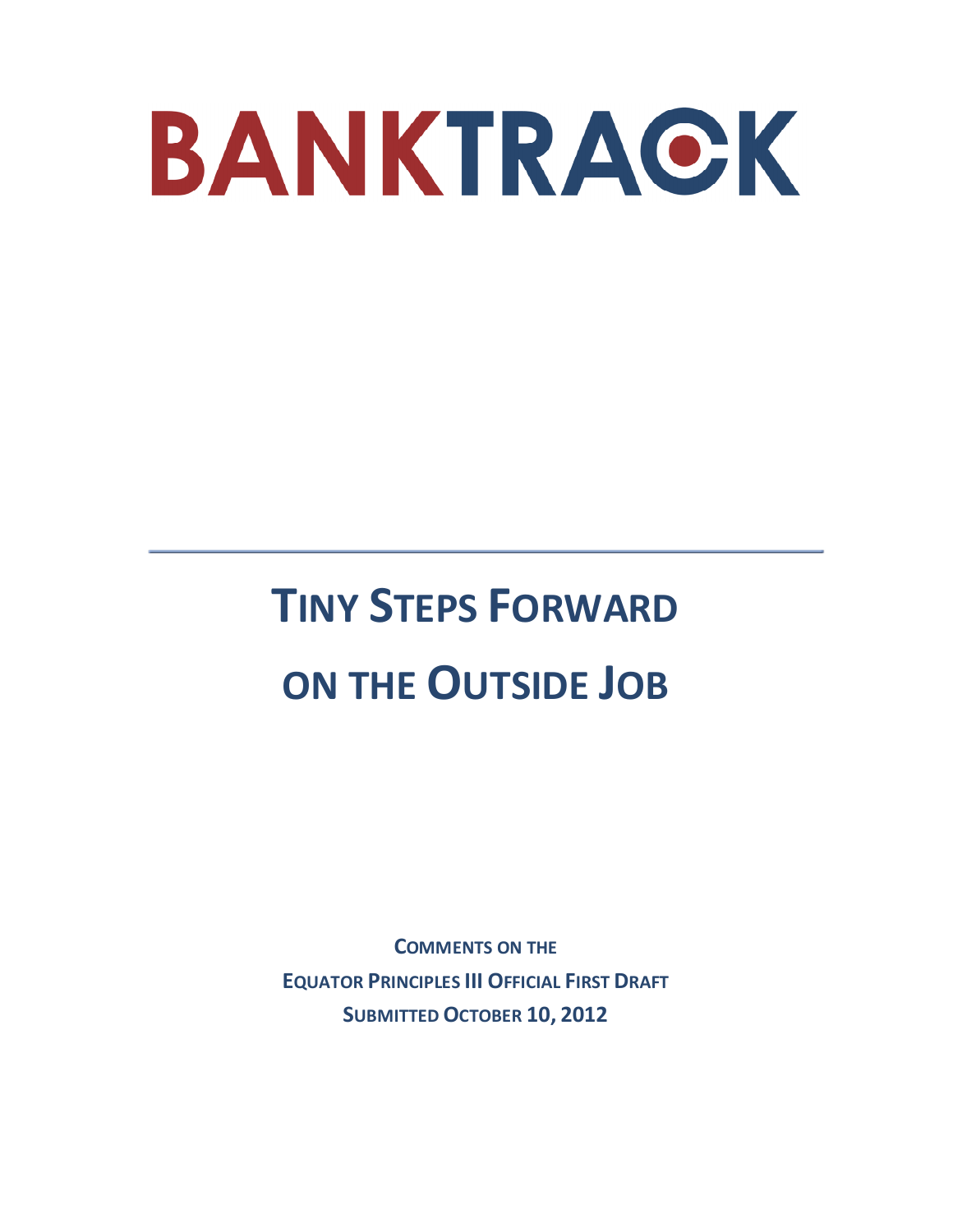# **1. INTRODUCTION**

On august 12 2012, The Equator Principles Association released the 'Official First Draft' of the 'Equator Principles III' (EPIII), seeking comments from interested stakeholders and the general public. The release marked the end of over fifteen months of internal discussion amongst Equator Principles Financial Institutions (EPFIs) on what they commit to do 'under Equator' to adequately deal with environmental and social risks associated with the financing of projects.

BankTrack, the international NGO network monitoring sustainability commitments and business activities of large banks, has always taken a strong and critical interest in the development of the Equator Principles, ever since their inception in June 2003. Over the years, we have submitted numerous letters and a number of papers to EPFIs seeking improvements and strengthening of the Principles.<sup>1</sup> Of all these documents, two are relevant for the current review of EPIII:

In January 2010, BankTrack published a civil society call to the EPFIs, supported by a large number of civil society organizations.<sup>2</sup> In this document we voiced our disappointment with the lack of progress on the key issues of transparency, accountability, effectiveness and compliance with the Equator Principles and called upon EPFIs to take '*Bold Steps Forward'* on all these matters.

In November 2011, with the Equator Principles review process in full swing, we published '*The*  Outside Job<sup>'</sup>.<sup>3</sup> The paper urged EPFIs to turn their full attention to where the Principles ultimately are supposed to make a difference; on the ground, in the lives of affected people and communities impacted by bank financed projects, and on the environment. In the words of the report:

*"The world does not need improved risk management as a goal in itself; it needs fewer supersized dams blocking life-supporting rivers, less mining projects scarring entire mountains and polluting community water sources with their tailings, no oil exploration projects destroying our seas and last remaining wilderness areas, no coal power plants belching out millions of tons of greenhouse gases into our already fatigued atmosphere.* 

*In addition to what it needs less, the world also needs more of many other things; pioneering efforts to reward energy saving and efficiency by companies and households, financial services to protect and strengthen biodiversity all over the globe, massive investments in the development of fair and equitable supply chains and markets which create decent means of living for rural and urban* 

 $\overline{a}$ 

<sup>&</sup>lt;sup>1</sup> 'Going around in Circles' BankTrack, February 2010.

http://www.banktrack.org/download/going\_round\_in\_circles\_an\_overview\_of\_bank\_ngo\_engagement\_with\_the\_equator \_principles/100128\_going\_around\_in\_circles.pdf

<sup>&</sup>lt;sup>2</sup> 'Bold Steps Forward - Towards Equator Principles that deliver to people and the planet, BankTrack, February 2010. http://www.banktrack.org/download/bold\_steps\_forward\_towards\_equator\_principles\_that\_deliver\_to\_people\_and\_the planet/100114\_civil\_society\_call\_equator\_principles.pdf

<sup>&</sup>lt;sup>3</sup> 'The Outside Job; Turning the Equator Principles towards people and planet' BankTrack November 2011,

http://www.banktrack.org/download/the\_outside\_job/111021\_the\_outside\_job\_final.pdf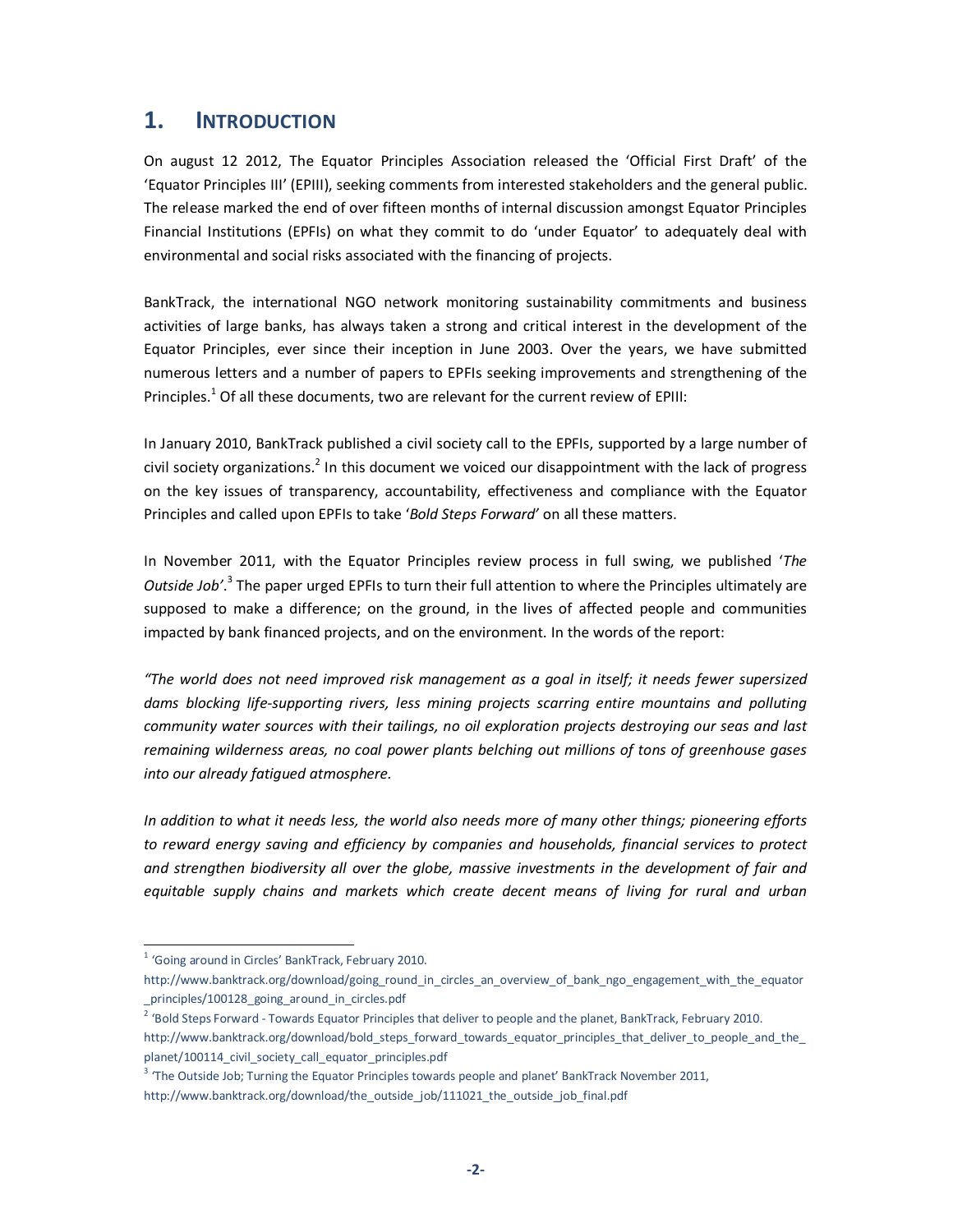*communities; responsible resource extraction with respect for community rights and the environment, and respect for human rights in all business undertakings of banks and their clients."* 

The paper then called upon the EP Association to use the upcoming update of the Principles to "revive the original spirit that created the Equator Principles and turn them once more into a groundbreaking sustainability initiative", this by tackling five major issues left unresolved in EPII:

- 1. Increase the transparency of the workings of the Principles and the Association
- 2. Increase the accountability of the Principles and adopting banks towards stakeholders
- 3. Extend the scope of the Principles
- 4. Adequately deal with climate change
- 5. Adequately deal with human rights obligations of banks

#### **BOLD STEPS FORWARD WITH THE OUTSIDE JOB?**

With the draft EPIII text now released for public comments it is possible to take stock of how many of the detailed recommendations included in these two BankTrack documents are reflected in EPIII, and in what other respect EPIII can be considered a step forward compared to EPII.

This paper does both. In the first part it revisits the five major issues listed in 'the Outside Job' as unresolved and assesses whether the necessary 'Bold Steps Forward' have indeed been taken in EPIII. The second part of the paper provides detailed comments on the draft text of EPIII.

As will become clear from the analysis below, BankTrack *does* consider the proposed EPIII an improvement over EPII, yet far bigger steps must be taken by the EPFIs for the Equator Principles to regain their position as leading industry initiative on sustainable finance. Instead of Bold Steps Forward, the EPFI community is now taking tiny, over cautious steps ahead, or even sideways at times, thus risking to be overrun by the very developments and risks the Equator Principles are supposed to manage for them.

For example, the strong public demand for greater transparency of banks, so crucial to restore the now deeply damaged public trust in the sector, will not be satisfied by the feeble commitments in Principle 10 to list number and categories of transactions, but without providing any information on the nature of these transactions and their potential impact on people and planet.

As in the two previous versions, EPIII will also not provide *any* mechanism accessible to affected communities or the public to address cases of non-compliance with the Principles in a transparent, fair, or effective manner, thus ignoring growing expectations within society on the accountability of business towards legitimate stakeholders.

Similarly, the deepening climate crisis -to a substantial extend financed by Equator banks investing in ever more oil, gas and coal extraction projects and coal power plants- will not in any way be mitigated, let alone prevented, by merely requiring borrowers to 'assess alternatives and consider them when financially feasible' or by suggesting borrowers to assess the 'viability of Project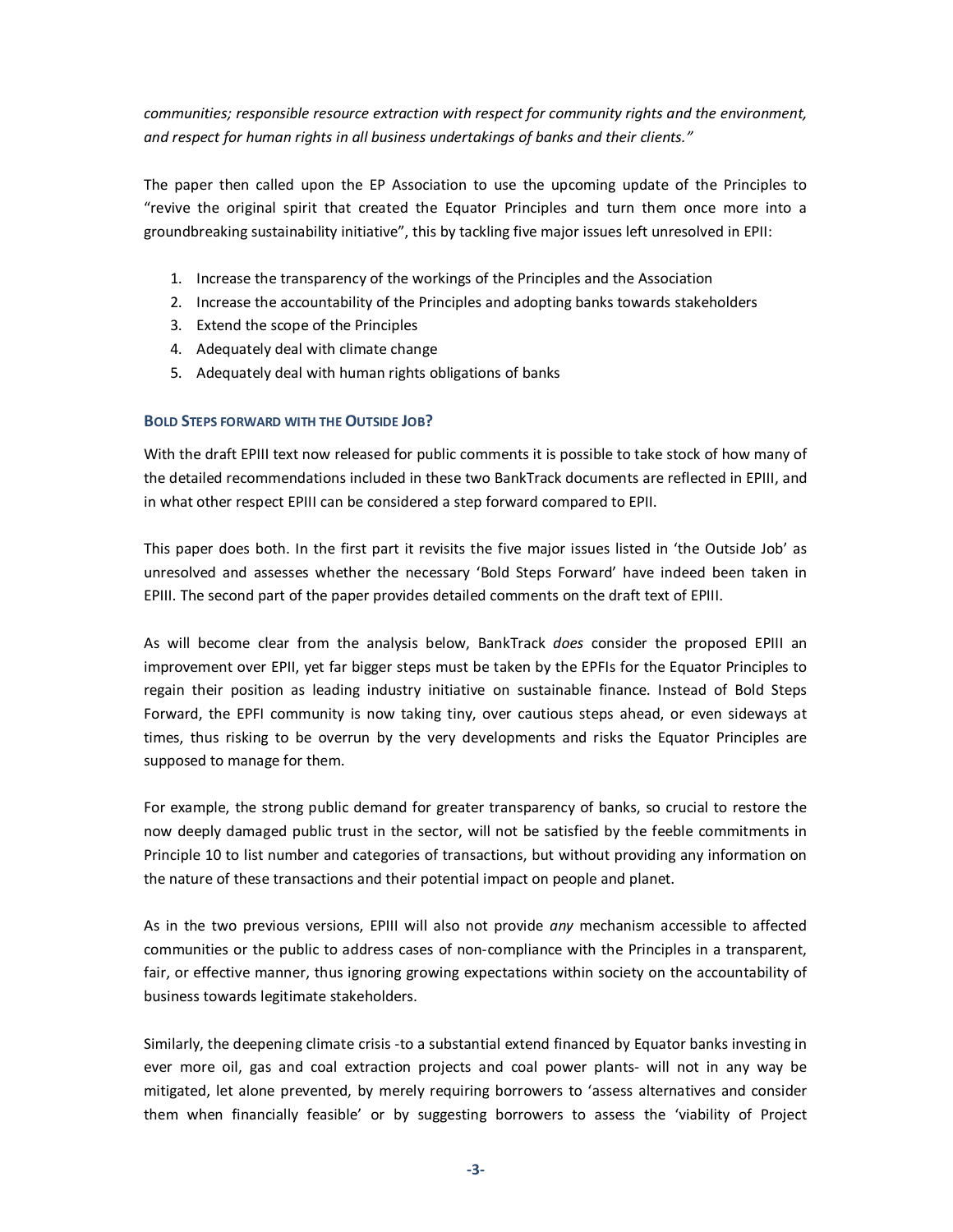operations, of reasonable foreseeable changing weather patterns/climatic conditions, together with adaptation opportunities' without in any way addressing the direct and indirect impact on these 'climatic conditions' of projects financed under Equator.

The EPIII text now released is the result of a long internal debate between all 77 EPFIs. As such, it bears every characteristic of a watered down compromise between parties with a widely divergent view on matters, with those Equator banks aiming for a more ambitious new 'gold standard' clearly loosing the debate from those who are fine with a little tinkering on the edges.

Given that it has taken the EPFIs this long to present this watered down compromise, BankTrack has serious concerns about how much of this draft text is still open for substantial change. We nevertheless hope that the observations below are of use to the drafters of the final text that is to serve banks, communities and the environment in the coming years. It is not yet too late for 'Bold Steps Forward' on 'The Outside Job'

# **2. TINY STEPS FORWARD**

This section assesses how much of the recommendations made in the 'Outside Job' paper is reflected in the EPIII draft.

# **2.1 INCREASE TRANSPARENCY?**

# **Transparency at bank and initiative-level**

The 'Outside Job' paper made a number of recommendations on improving bank level transparency. The table below assesses how much is reflected in the EPIII draft:

| <b>EPIII</b>                                    |
|-------------------------------------------------|
| Not included                                    |
|                                                 |
|                                                 |
| Not included, at the discretion of EPFI how     |
| much information is provided on commitments     |
| 'above' EPs, as well as the application of EPs  |
| beyond the scope as defined in EPIII            |
| Improved; EPIII requires more mandatory         |
| disclosure of information on composition of     |
| 'Equator portfolio'                             |
|                                                 |
| Included, but subject to consent of borrowers / |
| project sponsors and with other restrictions.   |
| There will be no requirement to list name of    |
|                                                 |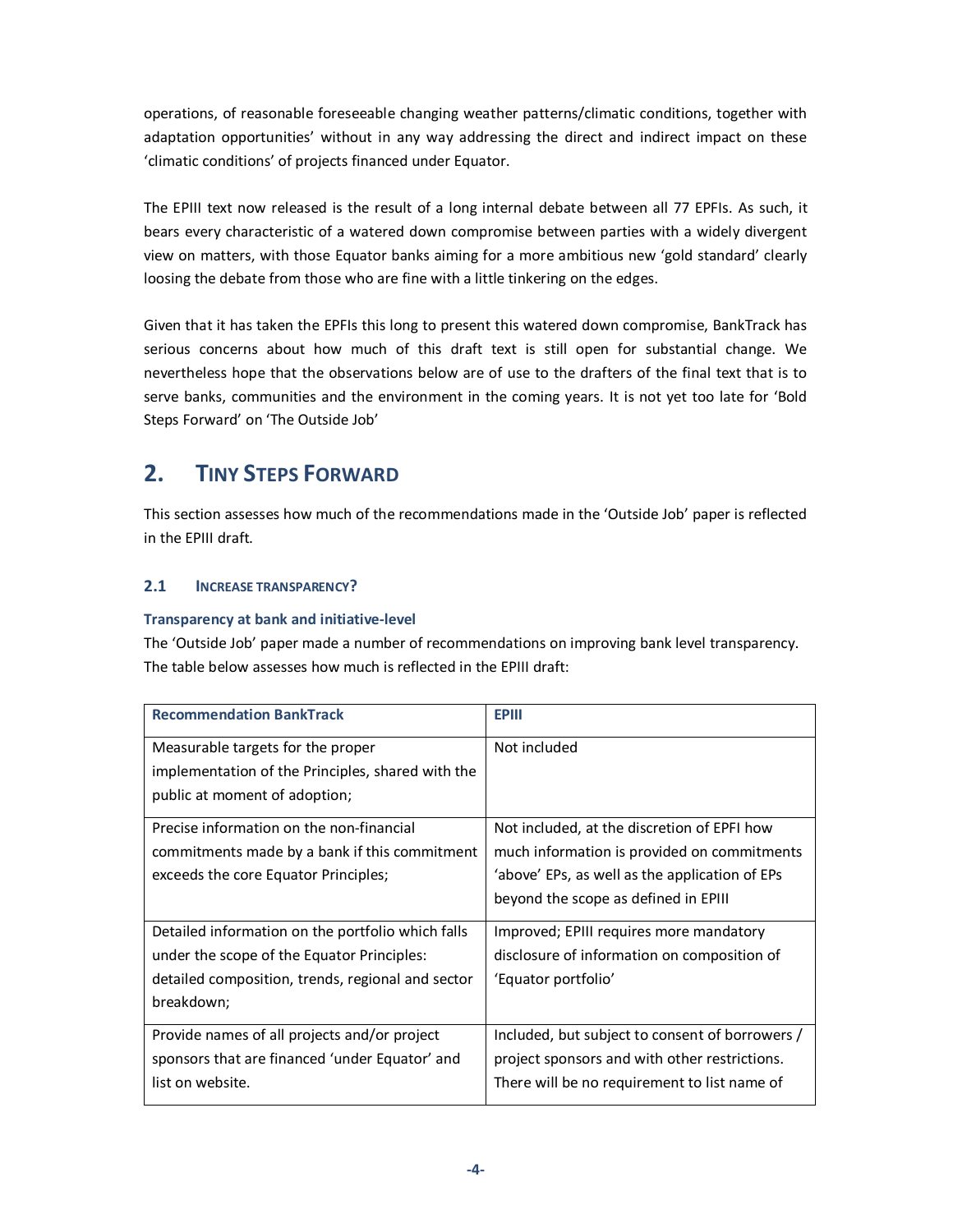| <b>Recommendation BankTrack</b>                  | <b>EPIII</b>                                                                                                                                                                                                  |
|--------------------------------------------------|---------------------------------------------------------------------------------------------------------------------------------------------------------------------------------------------------------------|
|                                                  | borrower/project sponsor, only of project.                                                                                                                                                                    |
|                                                  | With this restriction to obtain consent (instead<br>of covenanting this as condition to the loan) the<br>overall impact of this 'requirement' may be<br>negligible, depending on number of deals<br>disclosed |
| Provide details on EP implementation:            | Partly included, more extensive requirements                                                                                                                                                                  |
| transactions evaluated under the EPs, those that | on portfolio level reporting but no obligation to                                                                                                                                                             |
| were approved, declined, and approved with       | report on implementation or on exceptions                                                                                                                                                                     |
| exceptions. Any such exceptions should be        |                                                                                                                                                                                                               |
| explained.                                       |                                                                                                                                                                                                               |
| Information on Equator Principles' compliance,   | Not included, at discretion of EPFI to provide                                                                                                                                                                |
| including which projects are not in compliance   | this information on an anecdotic basis.                                                                                                                                                                       |
| with Equator standards and what corrective       |                                                                                                                                                                                                               |
| actions the bank and/or client take to remedy    |                                                                                                                                                                                                               |
| this.                                            |                                                                                                                                                                                                               |
| Mandatory independent and transparent third      | Not included, other when this is being part of                                                                                                                                                                |
| party verification of compliance with these      | regular audit of CSR report                                                                                                                                                                                   |
| reporting guidelines.                            |                                                                                                                                                                                                               |
| Contact information for each bank for anyone     | Not included, thus missing an important                                                                                                                                                                       |
| wishing to enquire about the bank's              | opportunity to at least install a minimum                                                                                                                                                                     |
| implementation of the Equator Principles;        | mechanism for the public to enquire with banks                                                                                                                                                                |
|                                                  | on EP implementation and compliance                                                                                                                                                                           |
|                                                  |                                                                                                                                                                                                               |

**Conclusion:** Overall, little of our recommendations on increasing transparency is reflected in the EPIII draft. BankTrack is particularly disappointed to see that EPIII contains no requirement for EPFIs –and for borrowers to consent- to list all transactions conducted 'under Equator' on their website, or that of the EPFI Association. The voluntary character of the 'requirement' now included in annex II will likely not produce the desired result of EPFIs being open and transparent on how and where EPs will be applied as risk management tool *and* as safeguard for the general good.

At the very minimum we would expect a requirement for each EPFI to provide a contact point per bank for enquiries about the implementation of the EPs. We also wish to note here that the Strategic Review undertaken by the EPFIs in 2010 contained a number of recommendations for reporting standards that also see to be not taken on board in EPIII.

#### **Transparency at the project level**

The 'Outside Job' paper made a number of recommendations on improving project level transparency, by calling on EPFIs to disclose, or demand disclosure from the project sponsor, of the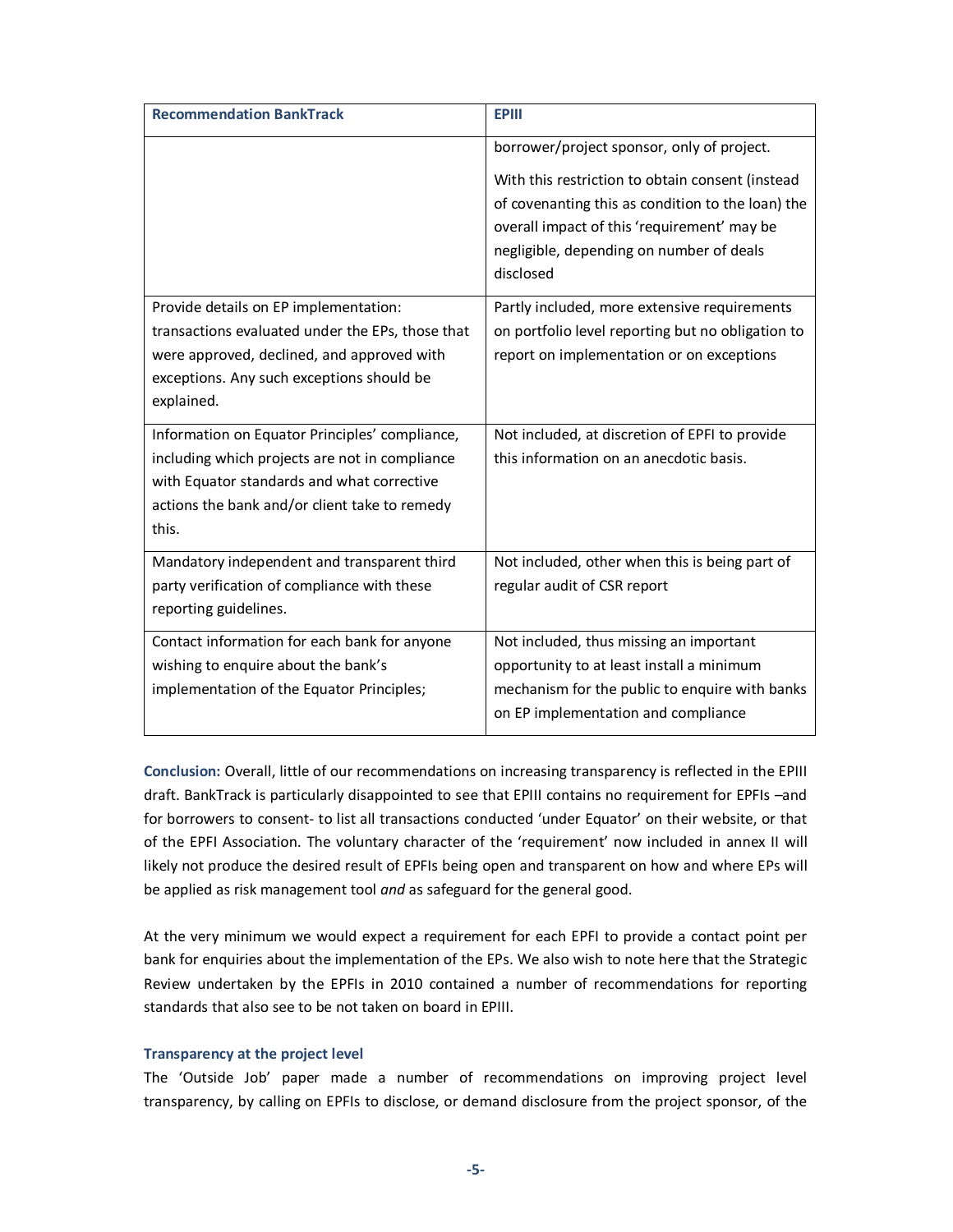following information about proposed projects. The table below assesses how much of the recommendations are reflected in the EPIII draft:

| <b>Recommendation BankTrack</b>                                                                                                                                                                                                                                                                                                                                                                                                                                                                                                                                   | <b>EPIII</b>                                                                                                                                                                                                                                                                                                                                                                                                                                                                        |
|-------------------------------------------------------------------------------------------------------------------------------------------------------------------------------------------------------------------------------------------------------------------------------------------------------------------------------------------------------------------------------------------------------------------------------------------------------------------------------------------------------------------------------------------------------------------|-------------------------------------------------------------------------------------------------------------------------------------------------------------------------------------------------------------------------------------------------------------------------------------------------------------------------------------------------------------------------------------------------------------------------------------------------------------------------------------|
| Require clients, through financing<br>covenants, to publicly identify on their<br>websites which projects are being<br>conducted 'under Equator' and the names<br>and roles of Equator banks supporting the<br>project.                                                                                                                                                                                                                                                                                                                                           | Not included as obligation but subject to client<br>consent. It may therefore continue to remain a<br>mystery to the general public whether a project is to<br>be implemented 'under Equator' by a project sponsor,<br>including all relevant rights that this may grant to<br>communities, as well as which banks are supposed to<br>oversee compliance of the borrower with the Equator<br>Principles.                                                                            |
| Stipulate in all relevant contracts, including<br>loan agreements and contracts in the pre-<br>financing phase, that project-specific<br>environmental and social information and<br>documents may not be considered<br>business confidential and may ultimately<br>be released to allow external stakeholders<br>to meaningfully engage in the consultation<br>and monitoring processes.                                                                                                                                                                         | EPIII does contain a number of specific requirements<br>on project level information disclosure, such as the<br>posting of ESMP, ESMS on company websites, but<br>EPIII does not contain the explicit clause that such<br>information can never be considered 'business<br>confidential' and should always be placed in the<br>public domain.                                                                                                                                       |
| Make environmental and social clauses of<br>the loan covenants publicly available.<br>Communities should not only know that a<br>project is subject to the Equator Principles<br>in general, but what specific environmental<br>and social conditions the sponsor must<br>meet in order to remain in compliance.                                                                                                                                                                                                                                                  | Not included; what exactly is covenanted as social and<br>environmental clauses between bank and project<br>sponsor is not shared with affected communities and<br>other relevant stakeholders. Compliance with these<br>clauses thus cannot be independently assessed.                                                                                                                                                                                                             |
| Make available all environmental and<br>social reports and plans that are prepared<br>by or for the bank, including but not<br>limited to Environmental and Social Impact<br>Analyses, Community Consultation plans<br>and reports, Environmental and Social<br>Management Plans, Environmental and<br>Social Action Plans, Corrective Action Plans<br>and Decommissioning Plans. Upon request,<br>banks also should release lenders'<br>independent consultant reviews,<br>environmental and social certificates and<br>progress reports, and consultant reports | Partly included but important documents not<br>explicitly listed as documents that must be made<br>publicly available by the project sponsor. These<br>include -but are not limited to- the community<br>consultation plan itself and the independent<br>consultant reviews and independent consultant<br>compliance reviews.<br>There should be more precise requirements on which<br>documents project sponsors are to make available<br>and accessible to relevant stakeholders. |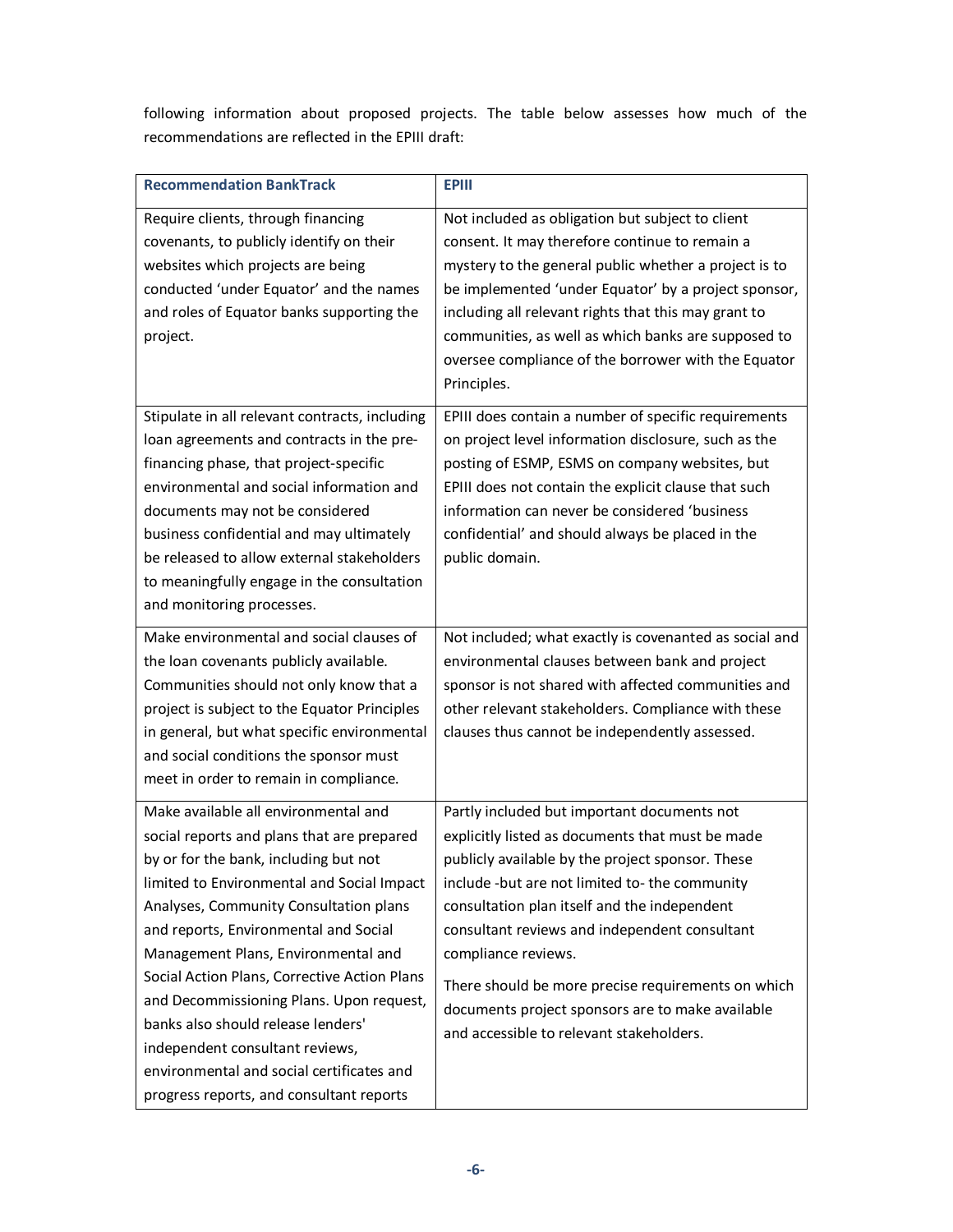| on the client's compliance with such plans |                                                       |
|--------------------------------------------|-------------------------------------------------------|
| and requirements.                          |                                                       |
| Require the project sponsor to publicly    | EPIII includes requirements on how the grievance      |
| provide information on the precise         | mechanism should be made accessible to affected       |
| functioning of any grievance mechanism     | communities that are to be the prime beneficiaries of |
| established for a particular project.      | such mechanisms, but there is no requirement to also  |
|                                            | publicize this information and proceedings on a       |
|                                            | company/project website for other stakeholders to     |
|                                            | review the effectiveness of such mechanisms.          |
|                                            |                                                       |

**Conclusion:** As with bank level transparency, the requirements on project level transparency contained in EPIII, while an improvement over EPII, fall short of what is expected of banks and companies aiming to conduct their business in a transparent and accountable manner.

# **2.2 INCREASE ACCOUNTABILITY?**

The Equator Principles need both accountability and grievance mechanisms, at the project level and at the level of the Equator Principles Initiative itself. A shortcoming of EPIII, as with EPII, is that it does not *explicitly* recognize that proper functioning grievance mechanisms are part of the responsibility of every company to 'respect human rights' by providing 'access to remedy.' This would also include a responsibility for all EPFIs themselves to facilitate access to remedy, with all the principles found therein.

The 'Outside Job' paper made a number of recommendations on improving bank level accountability. The table below assesses how much is reflected in the EPIII draft:

| <b>Recommendation BankTrack</b>                  | <b>EPIII</b>                                        |
|--------------------------------------------------|-----------------------------------------------------|
| EPFIs must develop robust criteria and           | Partly reflected in EPIII, which contains basic     |
| guidelines for the establishment and proper      | language on the expected functioning of project     |
| functioning of the project-level grievance       | level grievance mechanisms. However, it does        |
| mechanisms mandated by Principle 6, and oblige   | not require project sponsors to publicly report     |
| all project sponsors to publicly report on the   | on their effectiveness and functioning, nor         |
| implementation and effectiveness of these        | maintain a public registry of complaints. Robust    |
| mechanisms.                                      | guidelines for creating consistent and fair project |
|                                                  | level grievance mechanisms are still lacking.       |
| EPFIs must provide a centralized and             | Absent from EPIII. There again has been no          |
| independent process at the level of the Equator  | commitment whatsoever to increasing the             |
| Principles Initiative to address challenges with | accountability of EPFIs for the way they conduct    |
| adherence to the Principles, and take steps to   | their business under the Equator Principles. It     |
| establish an accountability mechanism that fits  | undermines the legitimacy of the Principles if      |
| and serves the needs of affected people.         | they cannot provide fair and effective access to    |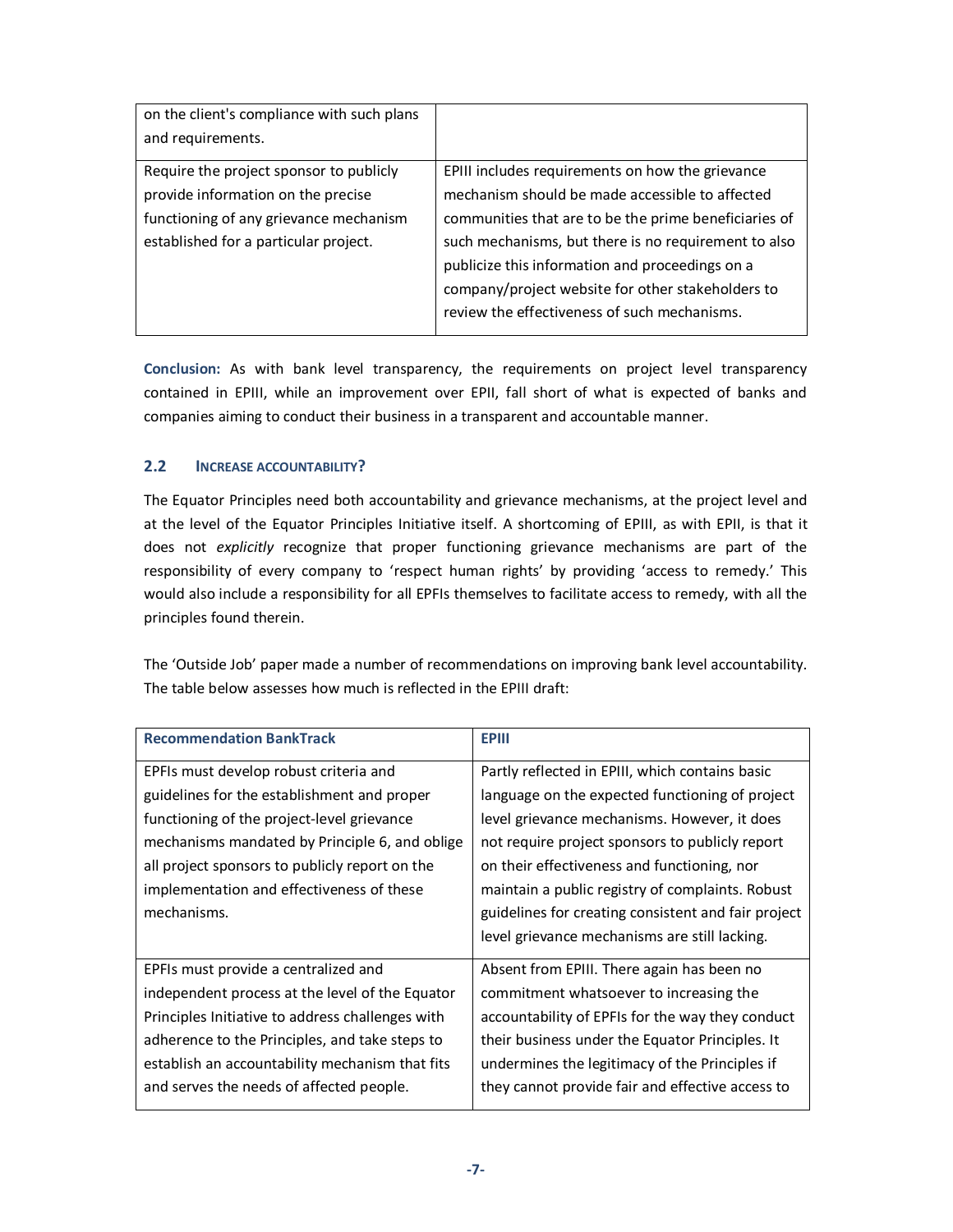|                                                    | remedy.                                    |
|----------------------------------------------------|--------------------------------------------|
| Reference delisting procedures in the Equator      | Absent from EPIII. Without potential       |
| Principles for those EPFIs not implementing the    | repercussion for non-complying EPFIs to be |
| EPs in good faith, or are repeatedly found failing | delisted, the Principles lack an important |
| in their implementation.                           | accountability tool.                       |

**Conclusion:** EPIII, as the previous versions, again does not contain any language that can be considered a serious step forward on the accountability commitments of adopting institutions. The improvements envisioned in the functioning of the grievance mechanisms are no substitute for this lack of commitment.

# **2.3 SCOPE EXTENSION?**

The 'Outside Job' paper made a number of recommendations on how the scope of the Equator Principles should be extended to ensure that the Principles continue to cover a substantial part of the banks lending operations and also address all relevant issues. The table below assesses how much of this is reflected in the EPIII draft:

| <b>Recommendation BankTrack</b>                                                                                                                                                                        | <b>EPIII</b>                                                                                                                                                                                                                                                                                                                                                                                                                     |
|--------------------------------------------------------------------------------------------------------------------------------------------------------------------------------------------------------|----------------------------------------------------------------------------------------------------------------------------------------------------------------------------------------------------------------------------------------------------------------------------------------------------------------------------------------------------------------------------------------------------------------------------------|
| Extend the scope from 'project finance' to the<br>'financing of projects', as for example through<br>corporate loans                                                                                   | Partly included. The extension of the scope to<br>included 'Project related corporate loans' and<br>'Bridge loans' is a major step forward but these<br>two categories of loans are delineated in such a<br>strict way that it is hard to assess the impact of<br>this scope extension to the overall portfolio of<br>adopting banks.                                                                                            |
| Apply the principles underneath the Equator<br>Principles to other financial services such as<br>asset management and IPOs. Develop guidance<br>notes for these products                               | Not included in EPIII. No mentioning by EPFIs of<br>any further developments within EP Association<br>$-?-$                                                                                                                                                                                                                                                                                                                      |
| Include issues that are not adequately covered in<br>the Performance Standards of IFC, including<br>coverage of certain high risk industries such as<br>nuclear industry and thermal power generation. | Not included. EPIII does not contain any<br>commitments on issues that are beyond what is<br>included in the IFC Performance Standards. In<br>some cases the commitment in EPIII is even<br>below what is required in IFC PS (such as<br>reporting requirements on CO2 emissions). EPIII<br>provides no further guidance, let alone<br>commitments, on high risk sectors such as<br>nuclear energy and thermal power generation. |
| Perform a gap analysis to determine the<br>difference between the Equator Principles and                                                                                                               | EPIII maintains assumption that in high income<br>OECD countries 'meeting legal requirements' is                                                                                                                                                                                                                                                                                                                                 |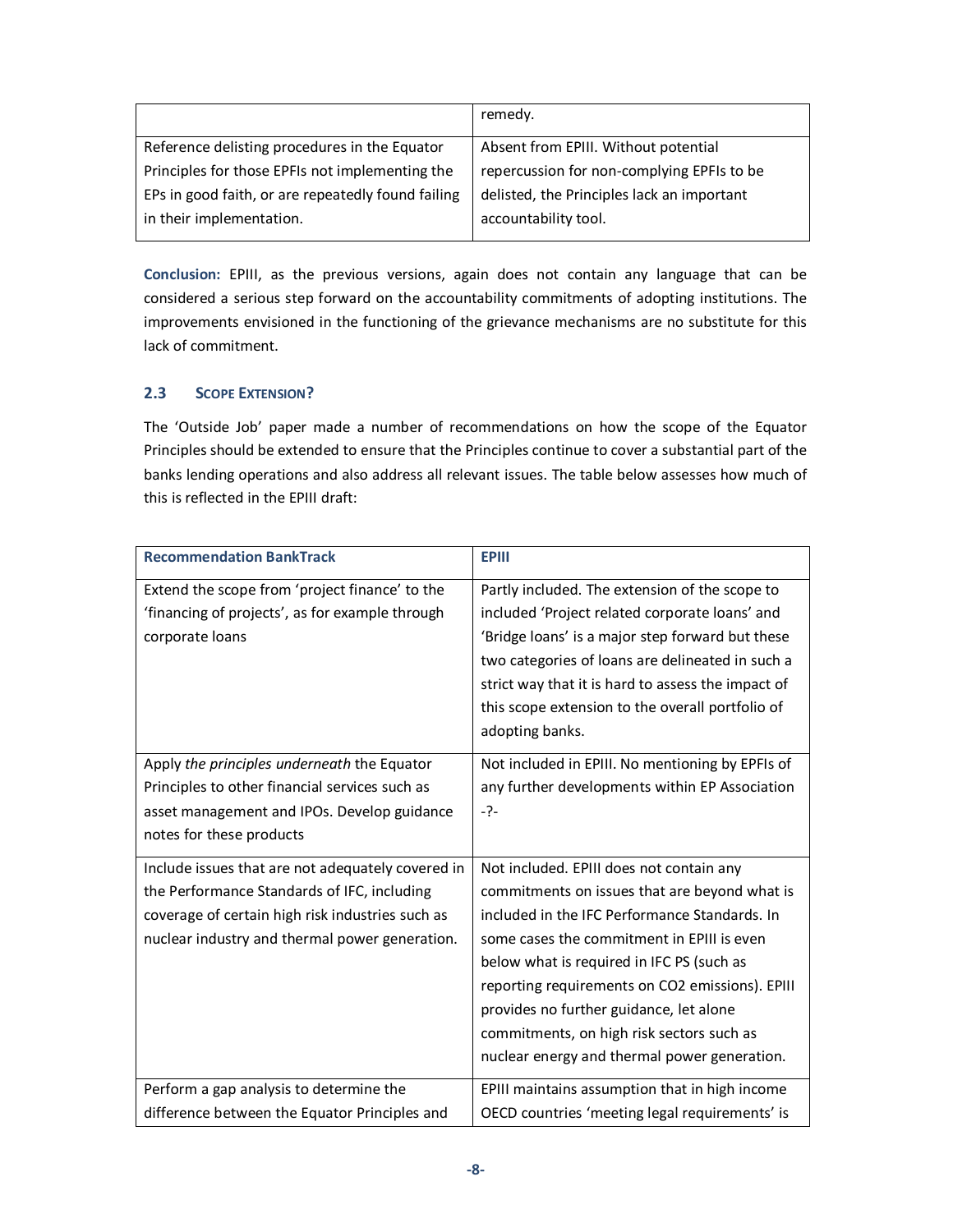| national and provincial/state requirements in a | similar to, or exceeds EP requirements and is |
|-------------------------------------------------|-----------------------------------------------|
| select group of High-Income OECD countries and  | therefore a proper way to apply EPs in those  |
| limited sectors (Recommendation 16 EPFI         | countries.                                    |
| strategic review) and to develop guidance       |                                               |
| materials on treatment of projects in High-     |                                               |
| Income OECD countries to ensure thorough        |                                               |
| environmental and social risk management (EPFI  |                                               |
| strategic review Recommendation 17).            |                                               |
|                                                 |                                               |

**Conclusion:** The expansion of the scope of the Equator Principles to include 'project related corporate loans' and bridge loans may well be the most important improvement of EPIII compared to EPII. However, the actual impact of this expansion is hard to assess without a proper understanding of how this expansion will work in practice and without reporting requirements placed on EPFIs on what problems and issues they encounter when applying this scope extension.

# **2.4 DEALING WITH CLIMATE CHANGE?**

The 'Outside Job' paper made a number of recommendations on how the Equator Principles should deal with the climate impact of project financed under Equator, reflecting not only the need to manage risks posed by altering weather patterns and changing climate conditions to the project, but more importantly the potential impact of the project on the climate, and the risk this poses to people and planet. Given the severity of the rapidly unfolding climate crisis, this requires a deep commitment from Equator banks to help reduce the climate impact of projects under Equator. The table below assesses how much of the recommendations of the 'Outside Job' report is reflected in the EPIII draft:

| <b>Recommendation BankTrack</b>                   | <b>EPIII</b>                                       |
|---------------------------------------------------|----------------------------------------------------|
| The Strategic Review recommends that a policy     | Absent. The text of EPIII text lacks any           |
| statement be incorporated into the EP preface,    | acknowledgement of sincerity of climate crisis     |
| indicating commitment to addressing climate       | and responsibility of adopting banks. Similarly,   |
| change risks if the revised IFC Performance       | 'climate' is again not recognized as a major risk  |
| Standards do not deal with them in an             | that must be independently assessed and            |
| appropriate manner (endorsed by BankTrack)        | managed, and therefore justifies a separate        |
|                                                   | principle or even just a paragraph within the      |
|                                                   | Principles.                                        |
| Indirect climate impacts should be                | Partly included. EPIII contains a requirement to   |
| acknowledged by the Equator Principles as         | integrate climate issues and expected direct       |
| significant environmental risks which need to be  | emissions in overall risk assessment. EPIII also   |
| minimized and mitigated. Such indirect climate    | requires an assessment of alternatives with less   |
| impacts must be included as an integral part of   | direct emissions, but there are no obligations for |
| all risk assessments, in which all external costs | project sponsors to then opt for an identified     |
| and possible alternatives should be assessed.     | lower emission alternative. All is left to         |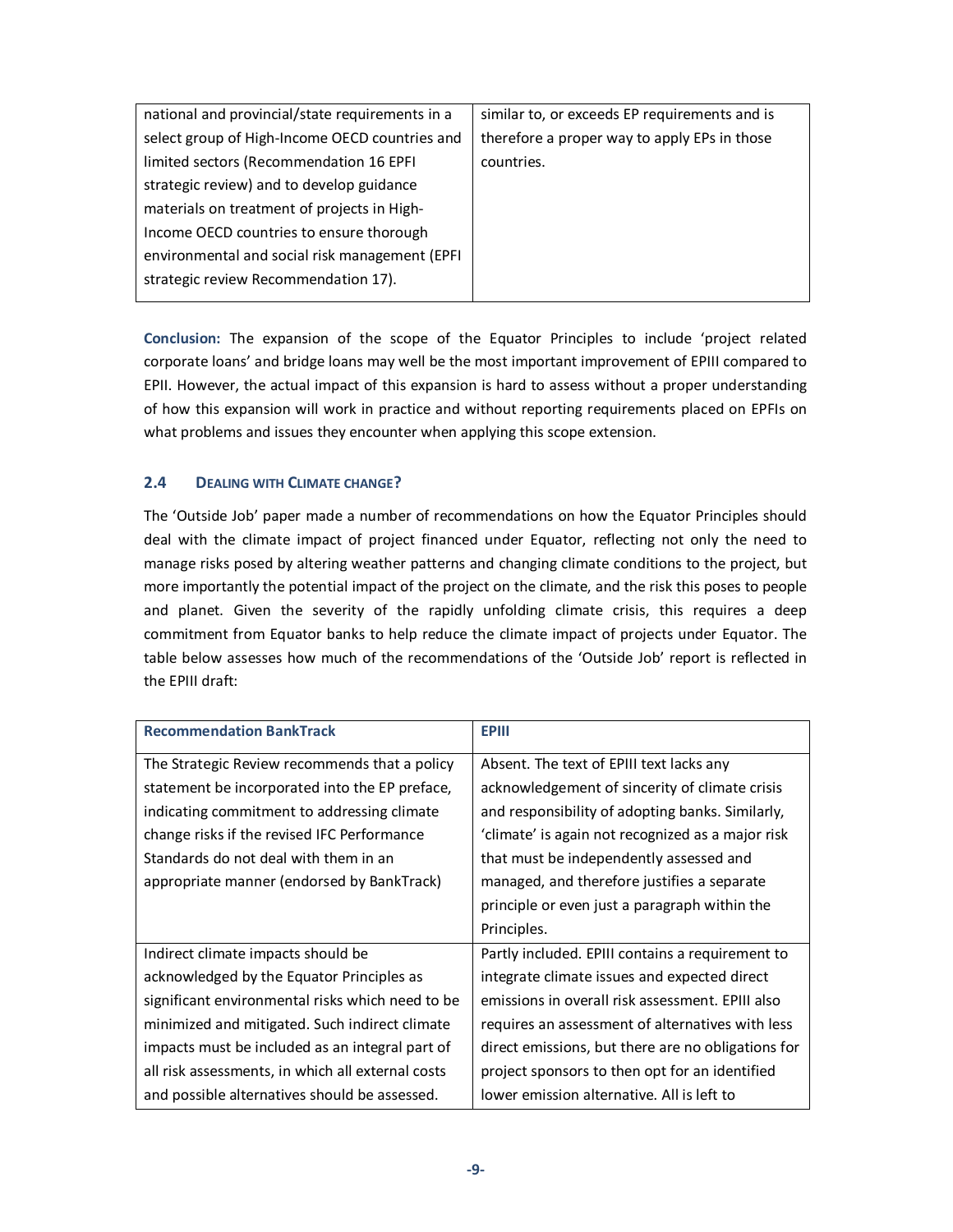|                                                                                                                                                                                                                                                                                                                                                                                                                                                                                                                                                                                  | discretion of project sponsor.                                                                                                                                                                                                                                                                                                                                                                                                                           |
|----------------------------------------------------------------------------------------------------------------------------------------------------------------------------------------------------------------------------------------------------------------------------------------------------------------------------------------------------------------------------------------------------------------------------------------------------------------------------------------------------------------------------------------------------------------------------------|----------------------------------------------------------------------------------------------------------------------------------------------------------------------------------------------------------------------------------------------------------------------------------------------------------------------------------------------------------------------------------------------------------------------------------------------------------|
|                                                                                                                                                                                                                                                                                                                                                                                                                                                                                                                                                                                  | There is no recognition in the Principles that the                                                                                                                                                                                                                                                                                                                                                                                                       |
|                                                                                                                                                                                                                                                                                                                                                                                                                                                                                                                                                                                  | emissions stemming from burning fossil fuels                                                                                                                                                                                                                                                                                                                                                                                                             |
|                                                                                                                                                                                                                                                                                                                                                                                                                                                                                                                                                                                  | that are the product of a particular extraction or                                                                                                                                                                                                                                                                                                                                                                                                       |
|                                                                                                                                                                                                                                                                                                                                                                                                                                                                                                                                                                                  | transportation project must be included in the                                                                                                                                                                                                                                                                                                                                                                                                           |
|                                                                                                                                                                                                                                                                                                                                                                                                                                                                                                                                                                                  | overall risk assessment of a project                                                                                                                                                                                                                                                                                                                                                                                                                     |
| The Equator Principles should make clear that<br>business that most substantially contribute to<br>climate change cannot be financed, as their<br>impact on climate is beyond what can be<br>mitigated by applying the Performance<br>standards. These would include:<br>New coal, oil and gas extraction and<br>٠<br>transport projects;<br>New coal-fired power plants; and<br>$\bullet$<br>The most harmful and least efficient practices<br>in other sectors emitting large amounts of<br>greenhouse gases, such as agriculture,<br>forestry, steel, concrete, chemistry and | Not included. There is no categorical exclusion of<br>specific projects and business activities with a<br>high impact on climate. This is incompatible with<br>the wider objective of the EPs as a<br>comprehensive risk management tool.<br>EPIII, as EPII, leaves the door open for, for<br>example, the financing of, new coal power<br>plants, tar sand explorations, and oil and gas<br>projects in the Arctic that are financed 'under<br>Equator' |
| transportation.                                                                                                                                                                                                                                                                                                                                                                                                                                                                                                                                                                  |                                                                                                                                                                                                                                                                                                                                                                                                                                                          |
| The Equator Principles should stimulate banks to                                                                                                                                                                                                                                                                                                                                                                                                                                                                                                                                 | Not included. There are no targets included for                                                                                                                                                                                                                                                                                                                                                                                                          |
| minimize the extent to which their financing                                                                                                                                                                                                                                                                                                                                                                                                                                                                                                                                     | portfolio wide emissions reduction, nor any                                                                                                                                                                                                                                                                                                                                                                                                              |
| activities and investments contribute to climate                                                                                                                                                                                                                                                                                                                                                                                                                                                                                                                                 | other collective commitment to reduce the                                                                                                                                                                                                                                                                                                                                                                                                                |
| change. Towards this end, the Equator Principles<br>should:                                                                                                                                                                                                                                                                                                                                                                                                                                                                                                                      | impact of lending on climate.                                                                                                                                                                                                                                                                                                                                                                                                                            |
| Require companies to be more ambitious in<br>٠<br>quantifying, disclosing and reducing their<br>GHG emissions. This should include all - direct<br>and indirect - emissions of the project and of<br>the company as a whole. Project finance<br>should not be granted to sponsors which do<br>not commit to company-wide substantial<br>emission reduction targets.                                                                                                                                                                                                              |                                                                                                                                                                                                                                                                                                                                                                                                                                                          |
| Commit to a process of continuously<br>tightening the climate related conditions for<br>financing under the Equator Principles, to<br>meet the growing challenges posed by an<br>unfolding climate crisis.                                                                                                                                                                                                                                                                                                                                                                       |                                                                                                                                                                                                                                                                                                                                                                                                                                                          |
| Demand from banks that they develop<br>workable instruments for measuring financed                                                                                                                                                                                                                                                                                                                                                                                                                                                                                               |                                                                                                                                                                                                                                                                                                                                                                                                                                                          |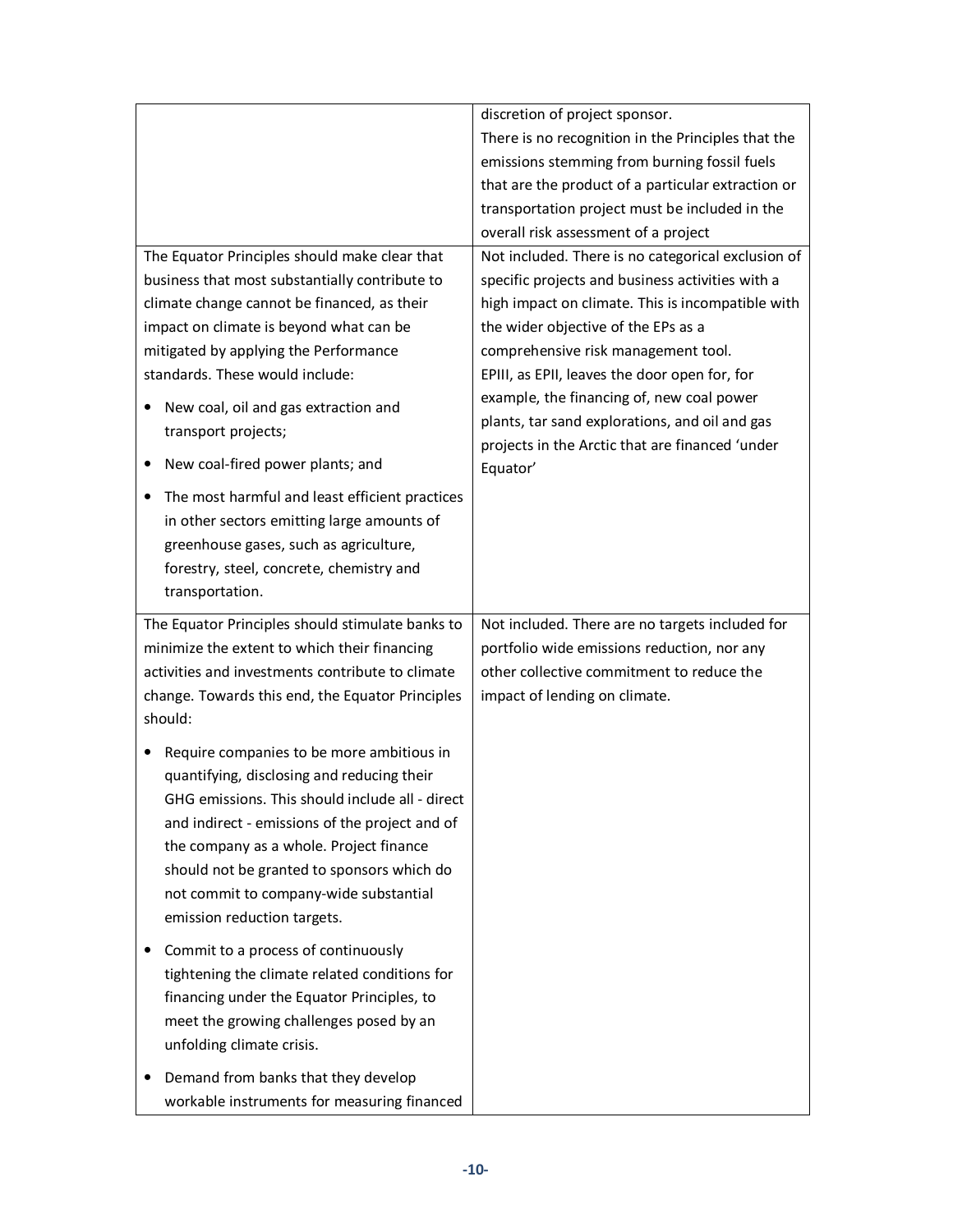| GHG emissions associated with all their loans, |              |
|------------------------------------------------|--------------|
| investments and other financial services;      |              |
| Demand from banks that they establish          |              |
| sufficiently ambitious reduction targets and   |              |
| develop a set of tools to address climate      |              |
| issues and reduce GHG emissions across the     |              |
| full range of their operations and services.   |              |
|                                                |              |
| The Equator Principles should require          | Not included |
| companies to continuously upgrade their        |              |
| already existing facilities in order to lower  |              |
| the climate impact;                            |              |
| Articulate a set of stringent climate best     |              |
| practices in each sector and stipulate that    |              |
| meeting these will be a prerequisite for       |              |
| obtaining project finance. These standards     |              |
| should tighten over time (continuous           |              |
| improvement)                                   |              |

# **Conclusion:**

EPIII is deeply disappointing in how it deals with climate change, or fails to do so. The EPIII draft does not contain any acknowledgement of the responsibility of banks to help stem climate change, let alone any meaningful commitment by EPFIs to collectively lessen their climate impact.

The only 'requirements' that are included relate to the reporting of emission levels and the consideration of alternatives, yet without any obligation or consequence imposed on the project sponsor as to how to use the outcome of such an assessment. EPIII continues to be a risk management tool that is turning a deliberate blind eye to the greatest environmental risk currently faced by the planet, banks included.

# **2.5 DEALING WITH HUMAN RIGHTS?**

The 'Outside Job' paper made a number of recommendations on how the scope of the Equator Principles should be extended to ensure that the Principles continue to cover a substantial part of the banks lending operations and also include all relevant issues. The table below assesses how much of this is reflected in the EPIII draft:

| <b>Recommendation BankTrack</b>                   | <b>EPIII</b>                                    |
|---------------------------------------------------|-------------------------------------------------|
| Include a new principle in the Equator Principles | Not included. The text of EPIII mentions human  |
| that makes explicit reference to the PRR          | rights only once -in the preamble- but does not |
| framework, in which EPFIs commit to formulate     | contain any explicit reference to the PRR       |
| a human rights policy                             | framework. It further considers human rights    |
|                                                   | obligations of both EPFIs and borrowers         |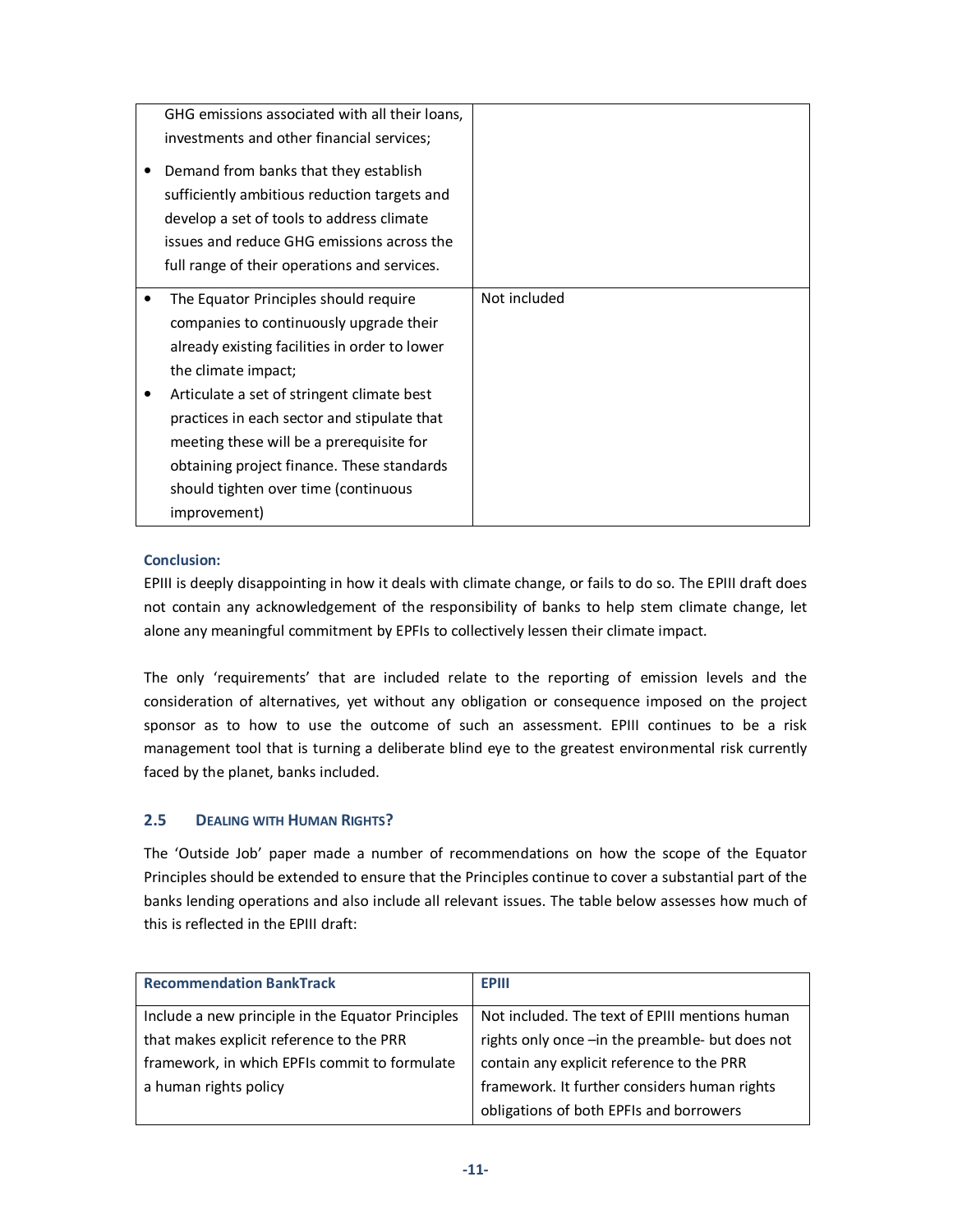|                                                    | adequately and implicitly covered in the          |
|----------------------------------------------------|---------------------------------------------------|
|                                                    | principles dealing with community consultation    |
|                                                    | and the underlying performance standards on       |
|                                                    | Labor and Working Conditions, Community           |
|                                                    | Health, Safety and Security, Land Acquisition and |
|                                                    | Involuntary Resettlement, Indigenous Peoples      |
|                                                    | and Cultural Heritage. Merely applying the        |
|                                                    | Equator Principles is then considered meeting     |
|                                                    | the human rights requirements of business.        |
|                                                    | Nowhere in EPIII is there any acknowledgement     |
|                                                    | of gender specific risks and potential impacts    |
|                                                    | that must be assessed, including women's rights   |
|                                                    | issues.                                           |
| Develop the capacity to conduct human rights       | Human rights are mentioned as one of the issues   |
| due diligence and a human rights impact            | that must be covered in the overall               |
| assessment. Where the analysis of risk factors     | Environmental and Social Assessment. EPIII does   |
| trigger the need for a Human Rights Impact         | not contain any criteria as to when a specific    |
| Assessment (HRIA), the bank's human rights         | human rights assessment is to be conducted.       |
| policy should identify the elements required in    | There is also no explicit reference to human      |
| the HRIA analysis itself, drawing on what are      | rights issues when considering the need for an    |
| now well-developed standards. Where risks are      | action plan. This may leave important human       |
| identified through the HRIA process, a human       | rights related risks not identified.              |
| rights action plan may be required.                |                                                   |
| Ensure access to remedy                            | Grievance mechanism included in                   |
| By ensuring establishment of grievance             | requirement for category A and some B             |
| mechanisms, equipped to also deal with             | projects, yet related to ESMS and action plans    |
| human rights issues.                               | that may not specifically address human           |
| By creating individual accountability<br>$\bullet$ | rights issues                                     |
| mechanisms that govern their corporate             | No bank accountability mechanisms                 |
| entity alone or pool resources to establish a      |                                                   |
| new, freestanding mechanism.                       |                                                   |

**Conclusion:** Human rights issues are explicitly acknowledged but only in the preamble. Far from mainstreaming human rights issues throughout the EP-process it is considered that human rights are adequately dealt with as part of the social en environmental assessment required from borrowers. Dutifully applying the Principles (the performance standards of IFC) is then considered an adequate way to deal with human rights.

There is no explicit acknowledgement of the importance of the PRR framework on business and human rights for both adopting institutions and borrowers. Therefore the EPIII are falling behind the consensus achieved with the guiding principles on business and human rights, that where unanimously agreed in the human rights council in 2011.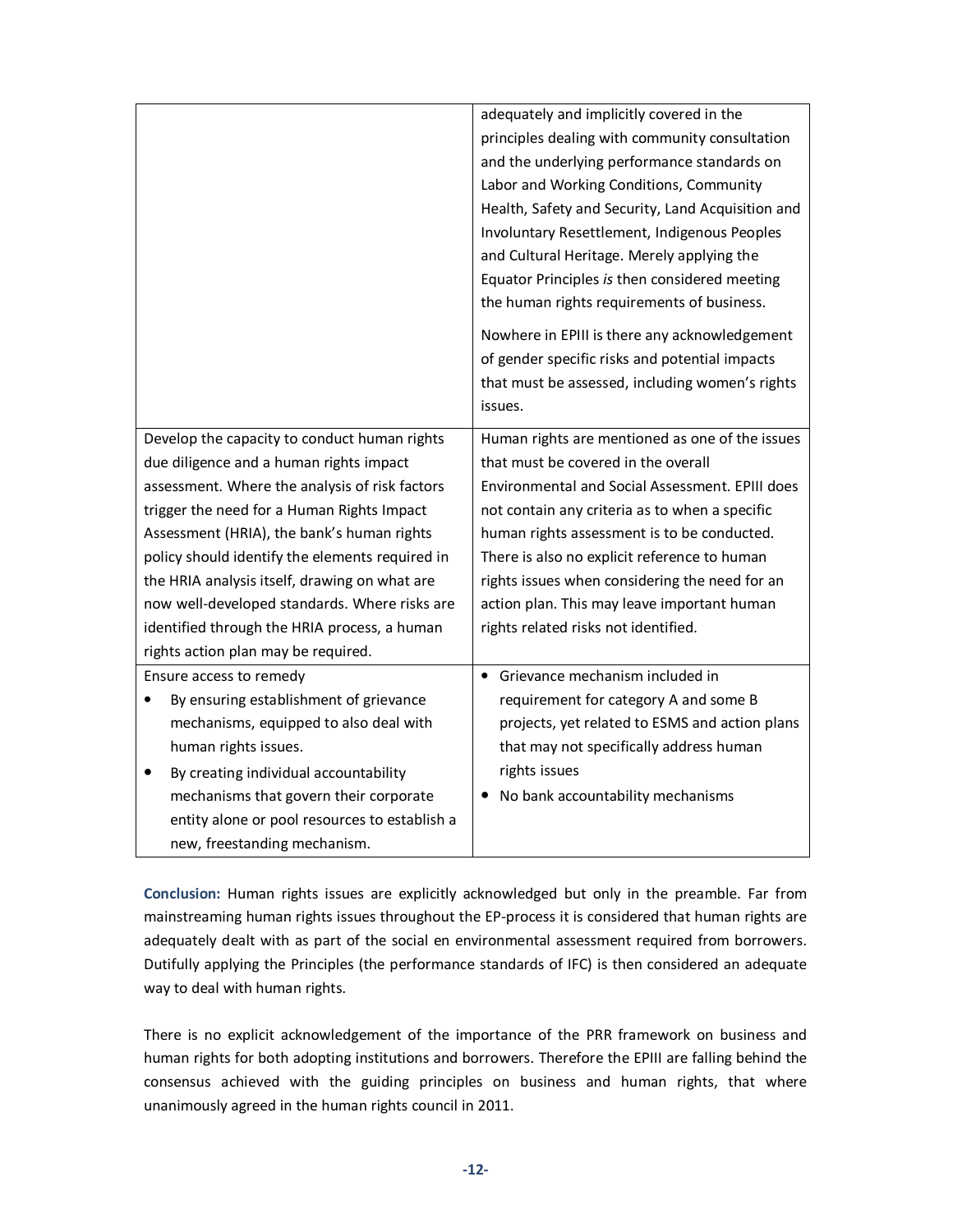# **3. DETAILED COMMENTS ON EPIII DRAFT TEXT**

This section contains additional comments on the proposed text of EPIII. Comments, observations and text suggestions of BankTrack are included in the original EPIII text in this blue.

#### **THE EQUATOR PRINCIPLES**

A financial industry benchmark for determining, assessing and managing environmental and social risk in projects

#### **PREAMBLE**

Large infrastructure and industrial Projects can have adverse impacts on people and on the environment. As financiers and advisors, we work in partnership with our clients to identify, assess and manage environmental and social risks and impacts in a structured way, and on an ongoing basis. Such collaboration promotes sound and sustainable environmental and social performance, and can lead to improved financial, environmental and social outcomes.

We, the Equator Principles Financial Institutions (EPFIs), have adopted the Equator Principles in order to ensure that the Projects we finance are developed in a manner that is socially responsible and reflects sound environmental management practices. By doing so, negative impacts on Projectaffected ecosystems, communities, and the climate

Climate is mentioned here in passing, not doing justice to the key importance of climate issue as a major risk threatening the very survival of the planet as we know it. The preamble should contain a separate paragraph on climate risk, acknowledging the responsibility of EPFIs for helping to stop climate change from unfolding and the need to take this wider risk into account when making business decisions.

should be avoided where possible. If these impacts are unavoidable, they should be minimised and compensated for, or offset appropriately.

We believe that adoption of and adherence to the Equator Principles offers significant benefits to us, our borrowers, and local stakeholders through our borrowers' engagement with locally affected communities. We therefore recognise that our role as financiers affords us opportunities to promote responsible environmental stewardship and socially responsible development, including fulfilling our responsibility to respect human rights by undertaking due diligence in accordance with the Equator Principles.

#### The preamble should not just mention the human rights responsibility of business but make explicit reference to the PRR framework, including the obligation to provide access to remedy.

The Equator Principles are intended to serve as a common baseline and framework for the implementation of each EPFI's internal environmental and social policies, procedures and standards related to its financing of Projects.

We will not provide Project related loans and Project Finance Advisory services, as described and per the requirements in the Scope, to Projects where the borrower will not, or is unable to comply with, the Equator Principles. This sentence deserves a separate paragraph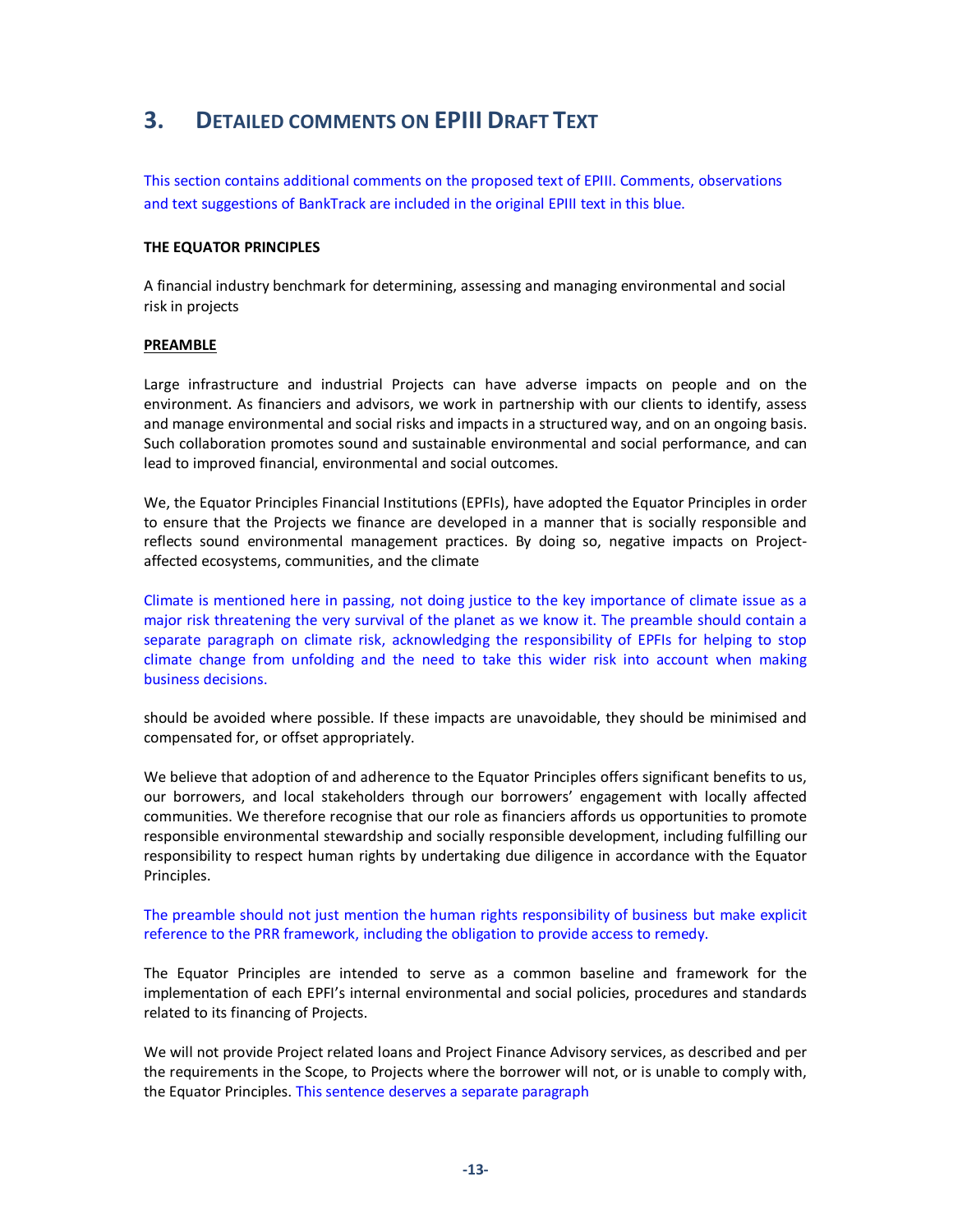The Equator Principles apply globally and to all sectors. In High-Income OECD Countries, relevant host country laws, regulations and permits generally meet or exceed the requirements of the Equator Principles. For Projects located in these countries, host country requirements may be used as a substitute for the requirements in the Equator Principles. Unless a gap analysis proves otherwise

EPFIs review the Equator Principles from time-to-time based on implementation experience, and in order to reflect ongoing learning and emerging good practice.

It may be helpful to include here already a specific moment in time (in three years from the adoption?) when the functioning will be reviewed and the results of this review made publicly available.

#### **SCOPE**

The Equator Principles apply to the four financial products described below:

- 1. **Project Finance Advisory** services where total Project capital costs are US\$ 10 million or more.
- 2. **Project Finance** with total Project capital costs of US\$ 10 million or more.
- 3. **Project-Related Corporate Loans** where all five of the following criteria are met:
	- a. the loan is related to a single Project,
	- b. the total aggregate loan amount is at least 100 US\$ million,
	- c. the EPFI's individual Initial Exposure is at least 50 US\$ million,
	- d. the loan tenor is at least two years, and
	- e. the borrower has Effective Operational Control (either direct or indirect) over the Project.
- 4. **Bridge Loans** with a tenor of less than two years that are intended to be refinanced by a Project Finance or Project-Related Corporate Loan. The requirements for Bridge Loans vary depending on the Project's stage of development. This sentence leaves a lot of ambiguity that is incomprehensible for external reviewers

While the Equator Principles are not intended to be applied retroactively, EPFIs will also apply them to the expansion or upgrade of an existing Project where changes in scale or scope may create significant environmental and/or social impacts, or significantly change the nature or degree of an existing impact.

#### **STATEMENT OF PRINCIPLES**

EPFIs will only provide Project related loans and Project Finance Advisory services, as described in the Scope, to Projects that conform to Principles - below:

Recognising business confidentiality and applicable laws and regulations, mandated EPFIs will endeavour to share relevant environmental and social information with other mandated financial institutions with a view to seeking, where appropriate, consistent application of the Equator Principles to Projects financed*.* Any decision as to whether, or on what terms, to provide Project-Related loans and Project Finance Advisory services will be for each EPFI to make in accordance with their own risk management policies. Timing constraints may lead EPFIs considering a transaction to seek authorisation from their clients to start such information sharing before all relevant EPFIs are formally mandated. EPFIs expect clients to provide such authorisation on a best efforts basis.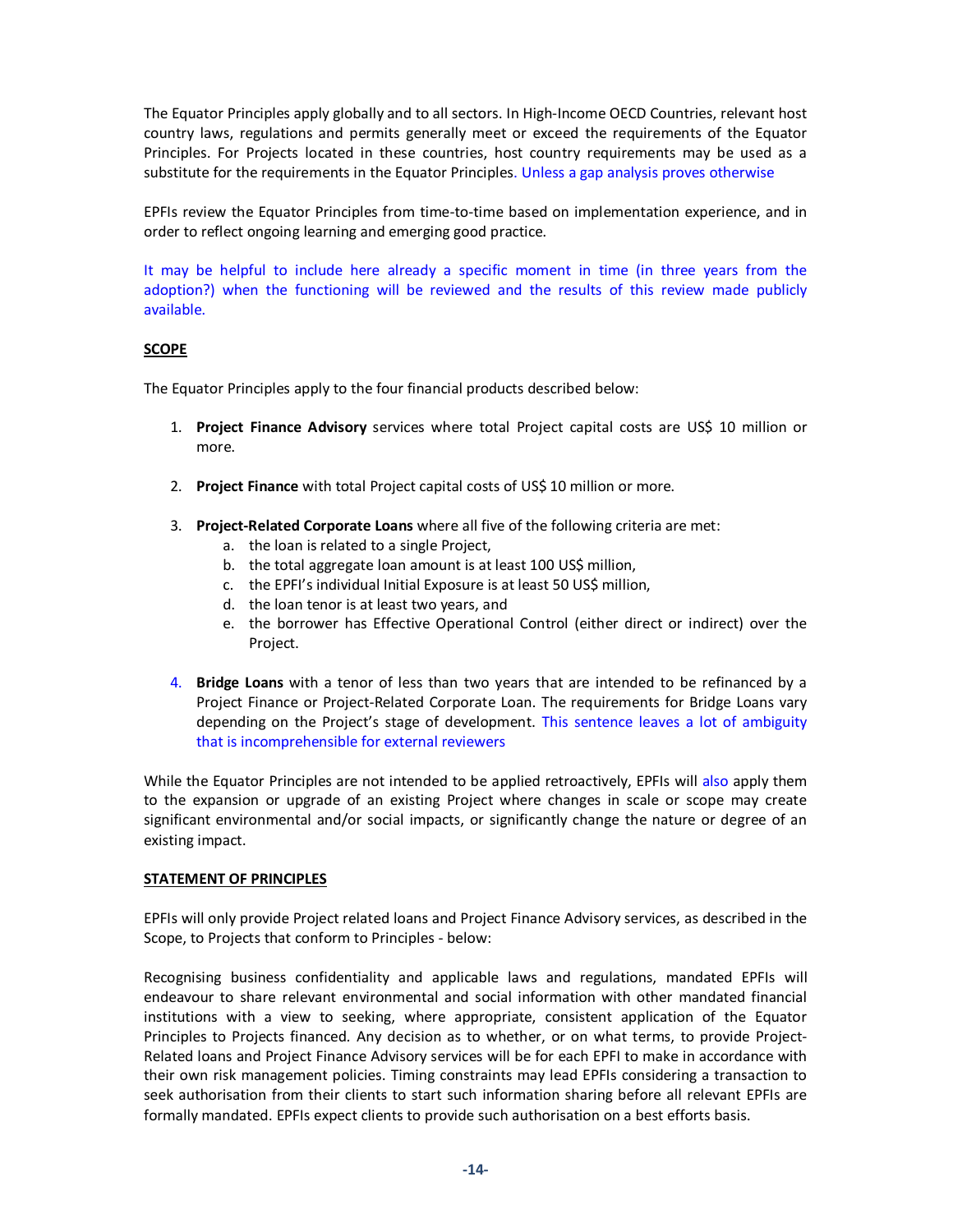#### **Principle 1: Review and Categorisation**

When a Project is proposed for financing, the EPFI will, as part of its internal environmental and social review and due diligence, categorise such Project based on the magnitude of its potential risks and impacts. Such screening is based on the environmental and social categorisation scheme of the International Finance Corporation (IFC).

Using categorisation, the EPFI's environmental and social due diligence is commensurate with the nature, scale and stage of the Project, and with the level of environmental and social risks and impacts. The categorisation scheme is:

**Category A** – Projects with potential significant adverse environmental and social risks and/or impacts which are diverse, irreversible or unprecedented;

**Category B** – Projects with potential limited adverse environmental and social risks and/or impacts that are few in number, generally site-specific, largely reversible and readily addressed through mitigation measures; and

Category C – Projects with minimal or no adverse environmental and social risks and/or impacts.

#### **Principle 2: Environmental and Social Assessment**

Where EPFIs are providing Project Finance Advisory services or a Bridge Loan, EPFIs will make the client aware of the content, application and benefits of applying the Equator Principles to the anticipated Project. The EPFI will request that the client communicates to the EPFI its intention to adhere to the requirements of the Equator Principles when subsequently seeking financing. In their advisory capacity the EPFI will guide and support the client through the steps leading to Equator Principles application.

For each Project assessed as being either Category A or Category B, the EPFI will require the borrower to conduct an Environmental, human rights (including indigenous peoples rights) and Social Assessment ("Assessment") process to address, as appropriate and to the EPFI's satisfaction, the relevant environmental and social risks and impacts of the proposed Project (which may include, if relevant, the illustrative list of issues found in Exhibit II). The Assessment should also propose measures to prevent, mitigate and manage adverse impacts in a manner relevant and appropriate to the nature and scale of the proposed Project.

The Assessment will be an adequate, accurate and objective evaluation and presentation of the risks, whether prepared by the borrower, consultants or external experts. The Assessment document may comprise a full-scale environmental and social impact assessment, a limited or focused environmental or social assessment (e.g. audit), or straight-forward application of environmental siting, pollution standards, design criteria, or construction standards. One or more specialised studies may also need to be undertaken. This may be the appropriate paragraph to explicitly reference the need at times to conduct a separate human rights impact assessment.

Regardless of the location, for all Projects which are expected to emit more than 100,000 tonnes of CO equivalent annually, an alternatives analysis will be conducted to evaluate less GHG intensive alternatives. Refer to Annex A for alternatives analysis requirements.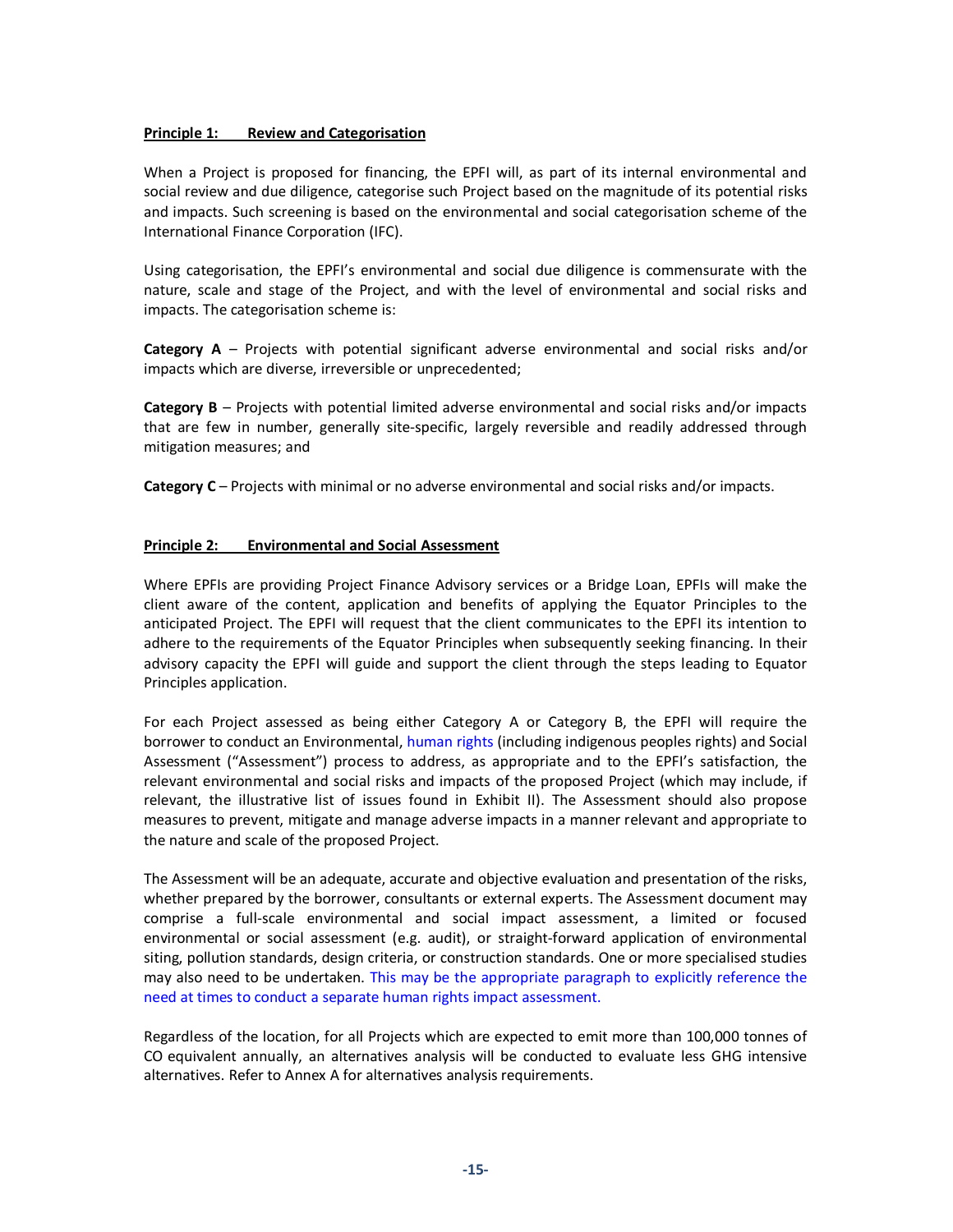This requirement is meaningless if not accompanied by an obligation to opt for less GHG intensive alternatives, should they be identified, or at the very least a requirement to publicly explain why that option is not chosen and nevertheless financed under Equator.

#### **Principle 3: Applicable Environmental and Social Standards**

The EPFI will require that the Assessment process evaluates compliance as follows:

- 1. For Projects located in non-OECD countries and OECD countries not designated as High-Income, the Assessment process evaluates compliance with the then applicable IFC Performance Standards (Exhibit III), and IFC Environmental, Health and Safety (EHS) Guidelines (Exhibit IV).
- 2. For Projects located in High-Income OECD Countries, the Assessment process evaluates compliance with relevant host country laws, regulations and permits that pertain to environmental and social matters as they are generally considered to meet or exceed the requirements of the Equator Principles. This substitution may extend to environmental and/or social assessments (Principle 2), management systems and plans (Principle 4), stakeholder engagement (Principle 5) and, disclosure and grievance mechanisms (Principle 6). EPFIs may require that a gap analysis be conducted where there is reason to believe  $$ from previous experience or indications from external observers- that relevant country laws do not meet or exceed EPs. It may also be possible to refer to 'home' country laws of the borrower when these exceed host country laws

The Assessment will establish to a participating EPFI's satisfaction the Project's overall compliance with, [or justified deviation from], -this leads to unnecessary ambiguity, justified by whom?- the applicable standards. The applicable standards (as described above) represent the minimum standards adopted by EPFIs and individual EPFIs may, at their sole discretion, apply additional requirements.

#### **Principle 4: Environmental and Social Management System and Action Plan**

For all Category A and Category B Projects, the EPFI will require the borrower to develop or maintain an Environmental and Social Management System (ESMS).

Further, an Environmental and Social Management Plan (ESMP) will be prepared by the borrower to address issues raised in the Assessment and incorporate actions required to comply with the applicable standards. Where the applicable standards are not met to the EPFIs satisfaction, the borrower and the EPFI will agree an Action Plan (AP). The AP is intended to outline gaps and commitments to meet EPFI requirements in line with the applicable standards.

# We understand this as that the 'Action Plan' in EPIII is different from the 'Action plan' in EPII. There may be a need to explain this change in meaning of the term.

For Bridge Loans where impacts have been identified and Project development is expected to begin during the tenor of the loan, the borrower will identify an Independent Environmental and Social Consultant and develop a scope of work to conduct an Independent Review. Where the Project is in the feasibility phase and no impacts are expected during the tenor of the loan, the EPFI will include a loan covenant, or a condition precedent to disbursement, requiring confirmation that an Assessment process or other assessment study (if applicable to the stage of development of the Project) has been assigned.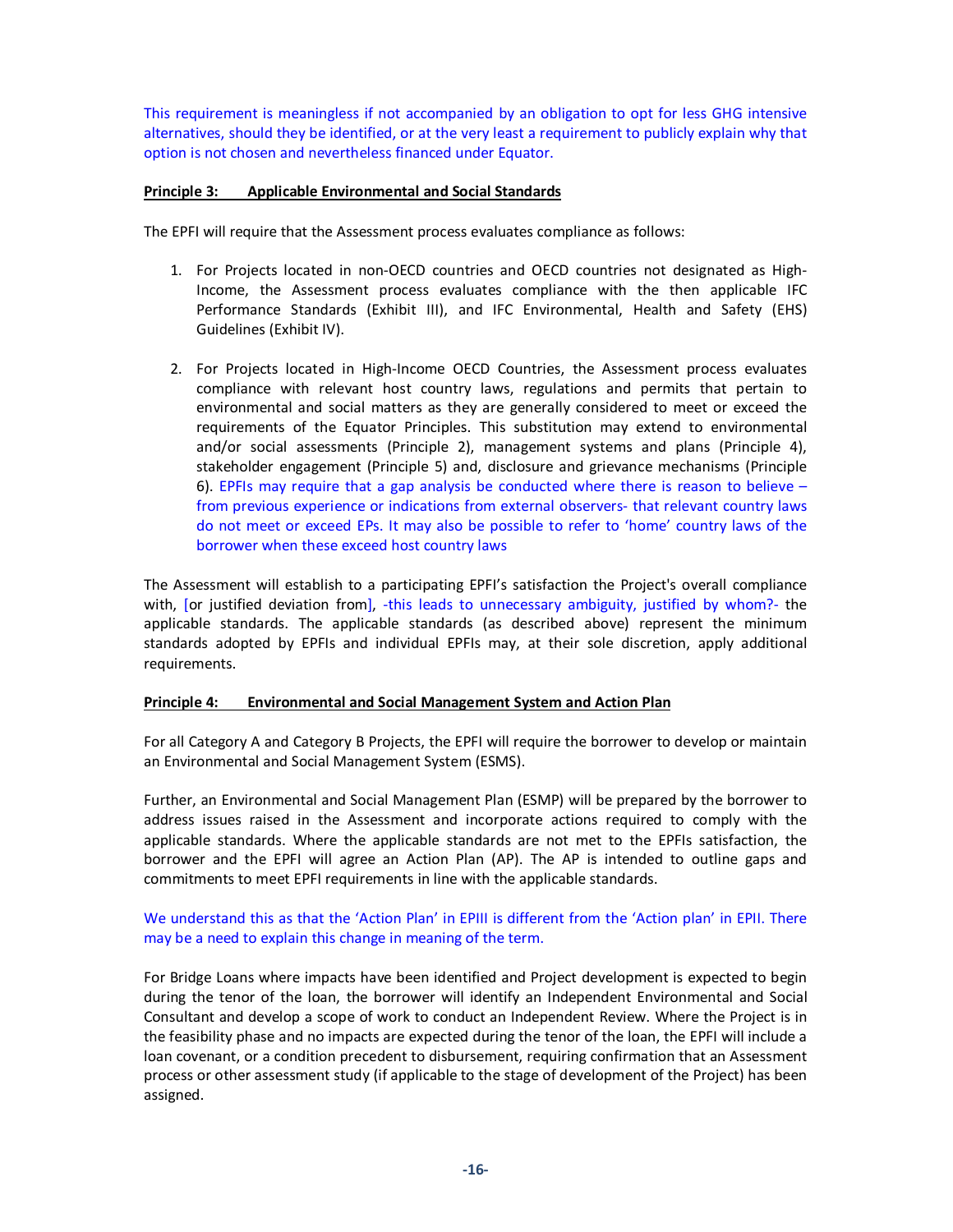EPFIS may wish to include here already a reference to disclosure requirements for project related documents, as contained in Principle 10

#### **Principle 5: Stakeholder Engagement**

For all Category A and, as appropriate, Category B Projects, the EPFI will require the borrower to publicly demonstrate effective Stakeholder Engagement as an ongoing process in a structured and culturally appropriate manner with Affected Communities and, where appropriate, Other Stakeholders. For Projects with potentially significant adverse impacts on Affected Communities, the borrowers will conduct an Informed Consultation and Participation process. The borrower will tailor its consultation process to the language preferences of the Affected Communities, their decisionmaking processes, and the needs of disadvantaged and vulnerable groups. This process should be free from external manipulation, interference, coercion and intimidation.

The very nature of this process requires that the borrower does not only demonstrate effective stakeholder engagement to EPFIs but also to stakeholders themselves; the stakeholder engagement plan must be a public document, part of the package of project related documents that must be disclosed by the borrower

EPFIs recognise that indigenous people are often a vulnerable segment of Project-Affected Communities. Projects affecting indigenous peoples will be subject to a process of Informed Consultation and Participation, and will comply with applicable national law, including those laws implementing host-country obligations under international law. In [non-OECD countries and OECD countries not designated as High-Income], there is no reason to make this distinction in this context consistent with special circumstances described in IFC Performance Standard , Projects with adverse impacts on indigenous people will require their free, prior and informed consent.

To facilitate Stakeholder Engagement, the borrower will make the stakeholder engagement plan, the Assessment documentation and the ESMP readily available to the public in the relevant local language and in a culturally appropriate manner. Refer to Principle 10 for Project Reporting requirements.

#### **Principle 6: Grievance Mechanism**

For all Category A and, as appropriate, Category B Projects, the borrower will, as part of the ESMS, establish a grievance mechanism designed to receive and facilitate resolution of concerns and grievances about the Project's environmental and social performance.

Please explicitly reference the requirement of business to provide appropriate 'access to remedy' as now recognised in the PRR framework

The grievance mechanism should be scaled to the risks and impacts of the Project and have Affected Communities as its primary user. It will seek to resolve concerns promptly, using an understandable and transparent consultative process that is culturally appropriate, readily accessible, at no cost, and without retribution to the party that originated the issue or concern. The mechanism should not impede access to judicial or administrative remedies. The borrower will inform the Affected Communities about the mechanism in the course of the Stakeholder Engagement process. The borrower will also maintain an explanation of the workings as well as a track record of proceedings on its company website to allow for external review of the effectiveness of the mechanism.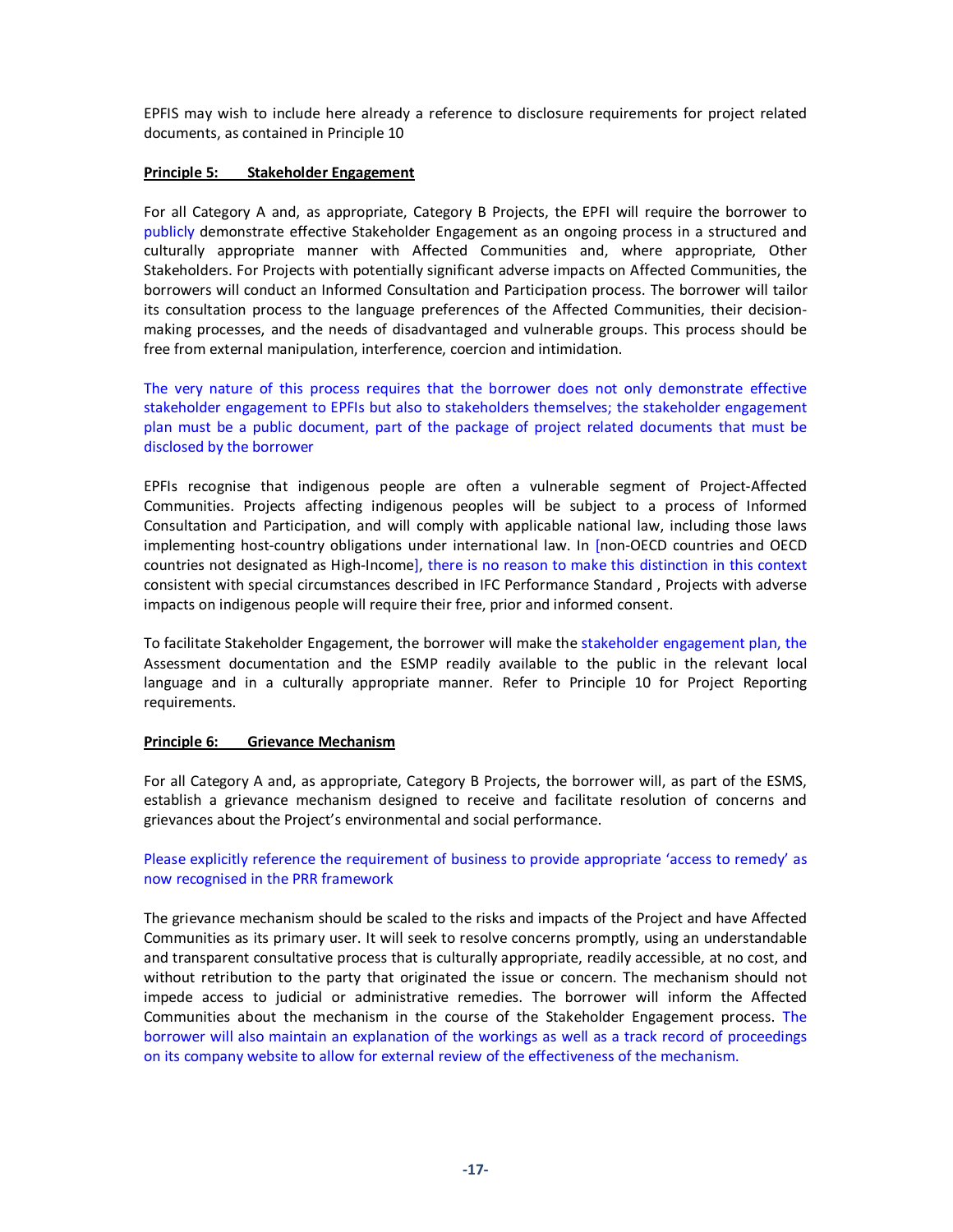#### **Principle 7: Independent Review**

#### *Project Finance*

For all Category A and, as appropriate, for Category B Projects, an Independent Environmental and Social Consultant, not directly associated with the borrower, will carry out an Independent Review of the Assessment, ESMP, ESMS and consultation process documentation in order to assist the EPFI's due diligence, and assess Equator Principles compliance.

The Independent Environmental and Social Consultant will also propose or opine on a suitable AP capable of bringing the Project into compliance with the Equator Principles, or indicate when compliance is not possible.

#### *Project-Related Corporate Loans*

An Independent Review by an Independent Environmental and Social Consultant is required for Projects with high risk impacts including, but not limited to, any of the following:

- Adverse impacts on indigenous people,
- Critical habitat impacts,
- Significant cultural heritage impacts,
- Large-scale resettlement.

Large impact on climate /high GHG emissions stemming from project

In other Category A, and as appropriate Category B, Project-Related Corporate Loans, the EPFI may determine whether an Independent Review is appropriate or if internal review by the EPFI is sufficient. This may take into account the due diligence performed by an Official Agency, if relevant.

#### All independent reviews should be made publicly available

#### **Principle 8: Covenants**

An important strength of the Equator Principles is the incorporation of covenants linked to compliance. For all Projects, the borrower will covenant in the financing documentation:

- a) to comply with all relevant host country environmental and social laws, regulations and permits in all material respects;
- b) to comply with the ESMPs and AP (where applicable) during the construction and operation of the Project in all material respects;
- c) to provide periodic reports in a format agreed with the EPFIs (with the frequency of these reports proportionate to the severity of impacts, or as required by law, but not less than annually), prepared by in-house staff or third party experts, that i) document compliance with the ESMPs and AP (where applicable), and ii) provide representation of compliance with relevant local, state and host country environmental and social laws, regulations and permits; and
- d) to decommission the facilities, where applicable and appropriate, in accordance with an agreed decommissioning plan.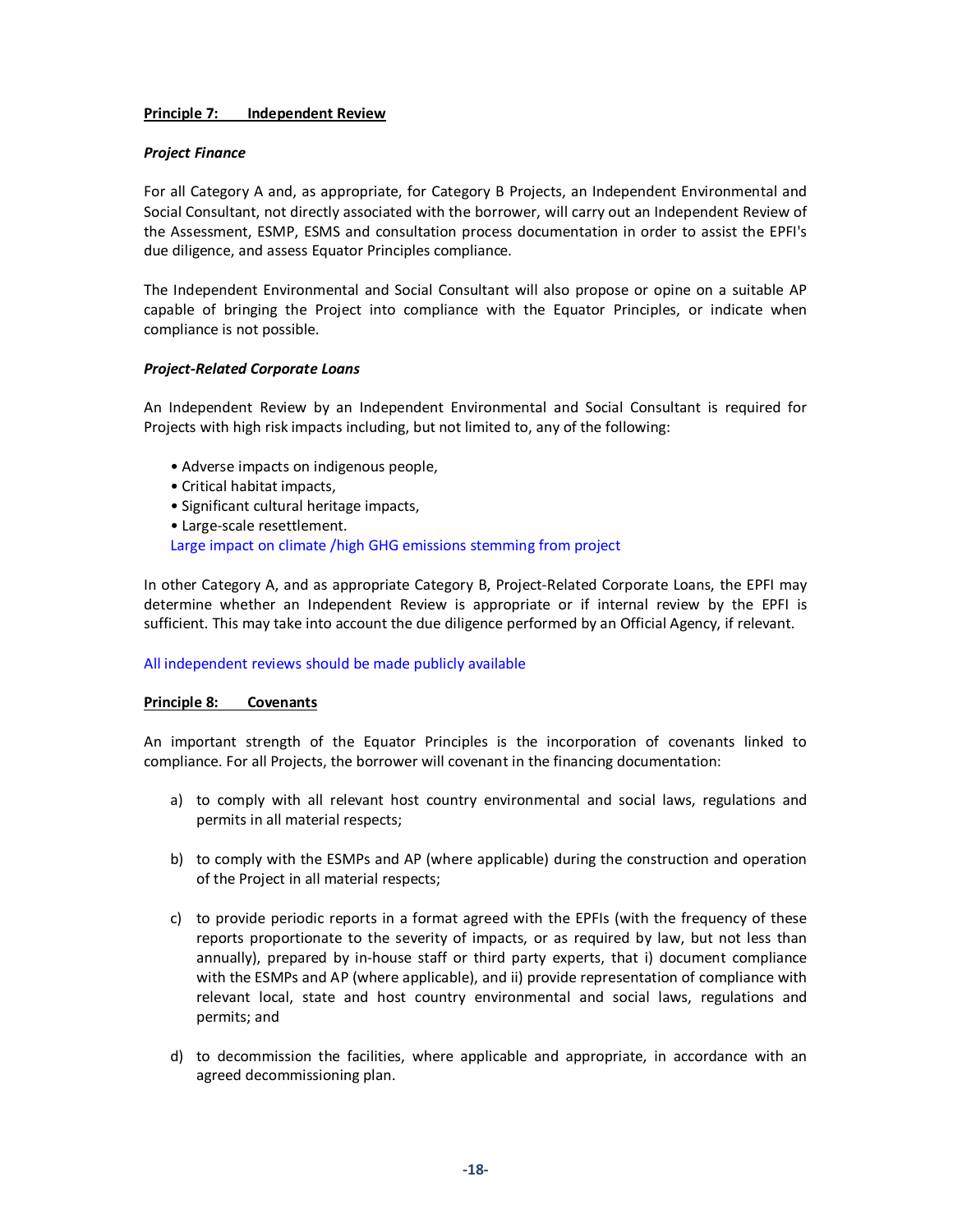Where a borrower is not in compliance with its environmental and social covenants, the EPFI will work with the borrower on remedial actions to bring the Project back into compliance to the extent feasible. If the borrower fails to re-establish compliance within an agreed grace period, the EPFI reserves the right to exercise remedies, as considered appropriate.

The social and environmental clauses contained in the loan covenant are not considered 'client confidential' and will be disclosed to all stakeholders, so as to allow for external review of compliance

#### **Principle 9: Independent Monitoring and Reporting**

#### *Project Finance*

To assess Project compliance with the Equator Principles and ensure ongoing monitoring and reporting over the life of the loan, the EPFI will, for all Category A and, as appropriate, Category B Projects, require the appointment of an Independent Environmental and Social Consultant, or require that the borrower retain qualified and experienced external experts to verify its monitoring information which would be shared with the EPFI and local stakeholders.

#### *Project-Related Corporate Loans*

For Projects where an Independent Review is required under Principle 7, the EPFI will require the appointment of an Independent Environmental and Social Consultant, or require that the borrower retain qualified and experienced external experts to verify its monitoring information which would be shared with the EPFI and local stakeholders.

#### **Principle 10: Reporting and Transparency**

#### *Project Reporting Requirements*

For all Category A and, as appropriate, Category B Projects located in non-OECD countries and OECD countries not designated as High-Income, the EPFI will require the borrower to disclose the Assessment documentation and the ESMP online

The text here should contain an explicit list of all documents that may fall under the term 'assessment documentation and ESMP' so that any potential gaps in the disclosure can be externally verified

For all Category A and, as appropriate Category B Projects, in all countries, the EPFI will require the borrower to publicly report on its website greenhouse gas emission levels during the operational phase for Projects emitting over 100,000 tonnes of CO equivalent annually. Refer to Annex A for detailed requirements on greenhouse gas emissions reporting.

This reporting requirement should at the very least apply for projects emitting over 25,000 tonnes of CO2 equivalent annually, the threshold for such a quantification adopted in the new IFC Performance Standards.

#### *EPFI Reporting Requirements*

The EPFI will report publicly at least annually on transactions screened and closed, and about its Equator Principles implementation processes and experience, taking into account appropriate confidentiality considerations. The EPFI will report according to the minimum reporting requirements detailed in Annex B.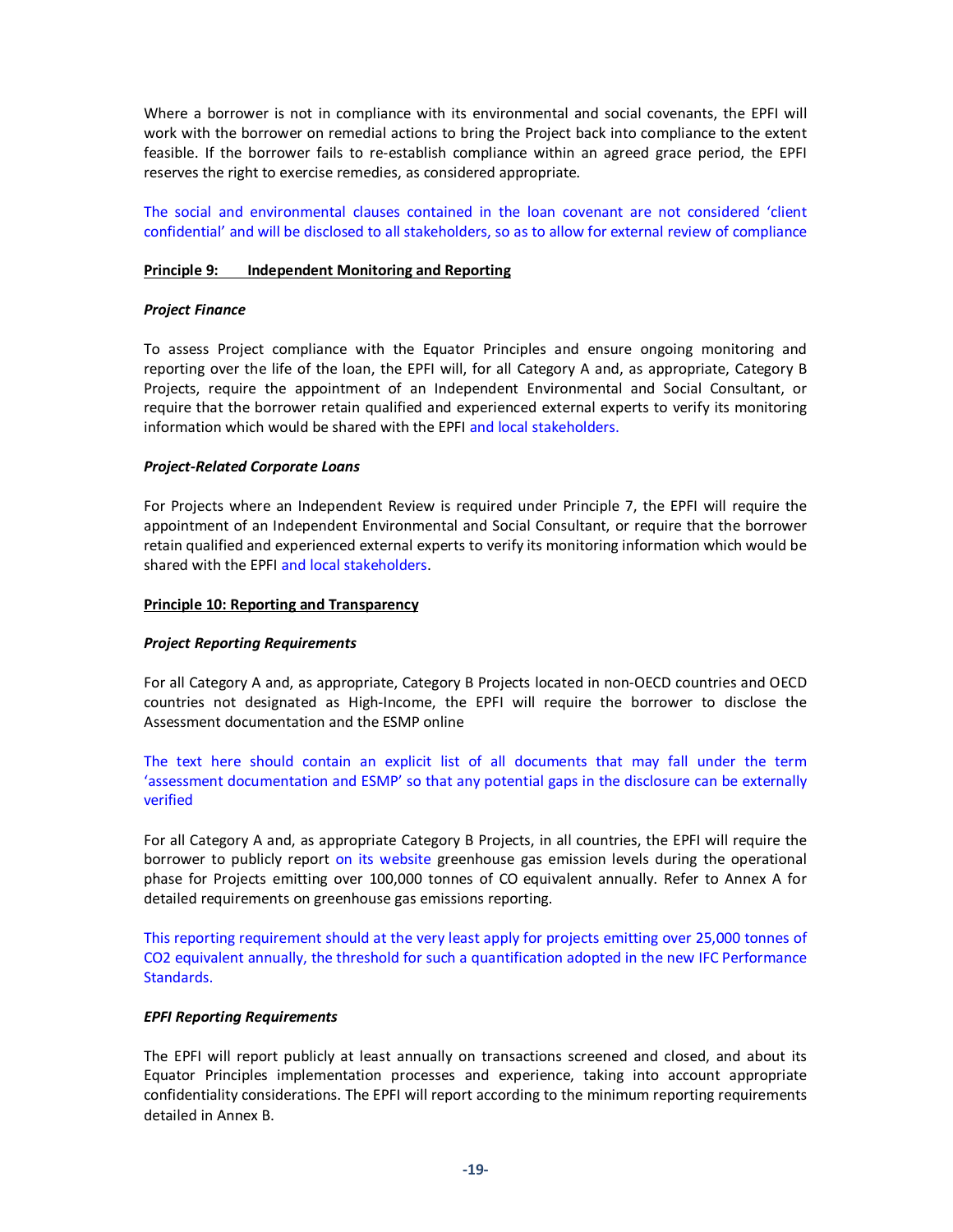#### **DISCLAIMER**

The EPFIs view the Equator Principles as a financial industry benchmark for developing individual, internal environmental and social policies, procedures and practices. As with all internal policies, the Equator Principles do not create any rights in, or liability to, any person, public or private. Institutions adopt and implement the Equator Principles voluntarily and independently, without reliance on or recourse to the IFC, the World Bank or other EPFIs.

#### **ANNEXES: IMPLEMENTATION REQUIREMENTS**

## **Annex A - Climate Change: Alternatives Analysis, Quantification and Reporting of Greenhouse Gas Emissions**

Where an alternatives analysis is required by a regulating permitting process, the analysis will follow the methodology and time frame required by the relevant process. Following completion of an alternatives analysis, the borrower will provide evidence of [technically and financially feasible and cost-effective] it is this sentence that creates a loophole big enough for a coal truck to drive through. It therefore needs to be made clear what this means and who assesses this options available to reduce Project-related GHG emissions during the design, construction and operation of the Project.

Language needs to be included that obliges borrowers to opt for less GHG emission option, or at very least publicly report on reasons for deviation from this.

Quantification of GHG emissions will be conducted by the borrower in accordance with internationally recognised methodologies and good practice, for example, the GHG Protocol. For Scope emissions, this analysis will include consideration of alternative fuel or energy sources. Additionally, for Projects in sectors with the highest carbon intensity, the alternatives analysis will include comparisons to other viable technologies used in the same industry in the country or region with the relative energy efficiency of the selected technology.

High carbon intensity sectors include the following, as outlined in the IFC EHS Guidelines:

- thermal power,
- cement and lime manufacturing,
- integrated steel mills,
- base metal smelting and refining,
- foundries.

The EPFI will require the borrower to publicly report on greenhouse gas emission levels during the operational phase for Projects emitting over 100,000 tonnes of CO2 -equivalent annually (combined Scope 1 and Scope 2), and they will be encouraged to report publicly on Projects emitting over 25,000 tonnes.

What form does 'encouraging' take? What sanctions exist if encouraging leads nowhere?

Public reporting requirements can be satisfied via regulatory requirements for reporting or environmental impact assessments, or voluntary reporting mechanisms such as the Carbon Disclosure Project where such reporting includes emissions at Project level.

The borrower will quantify direct emissions from the facilities owned or controlled within the physical Project boundary (Scope 1 emissions), as well as indirect emissions associated with the offsite production of energy used by the Project (Scope 2 emissions).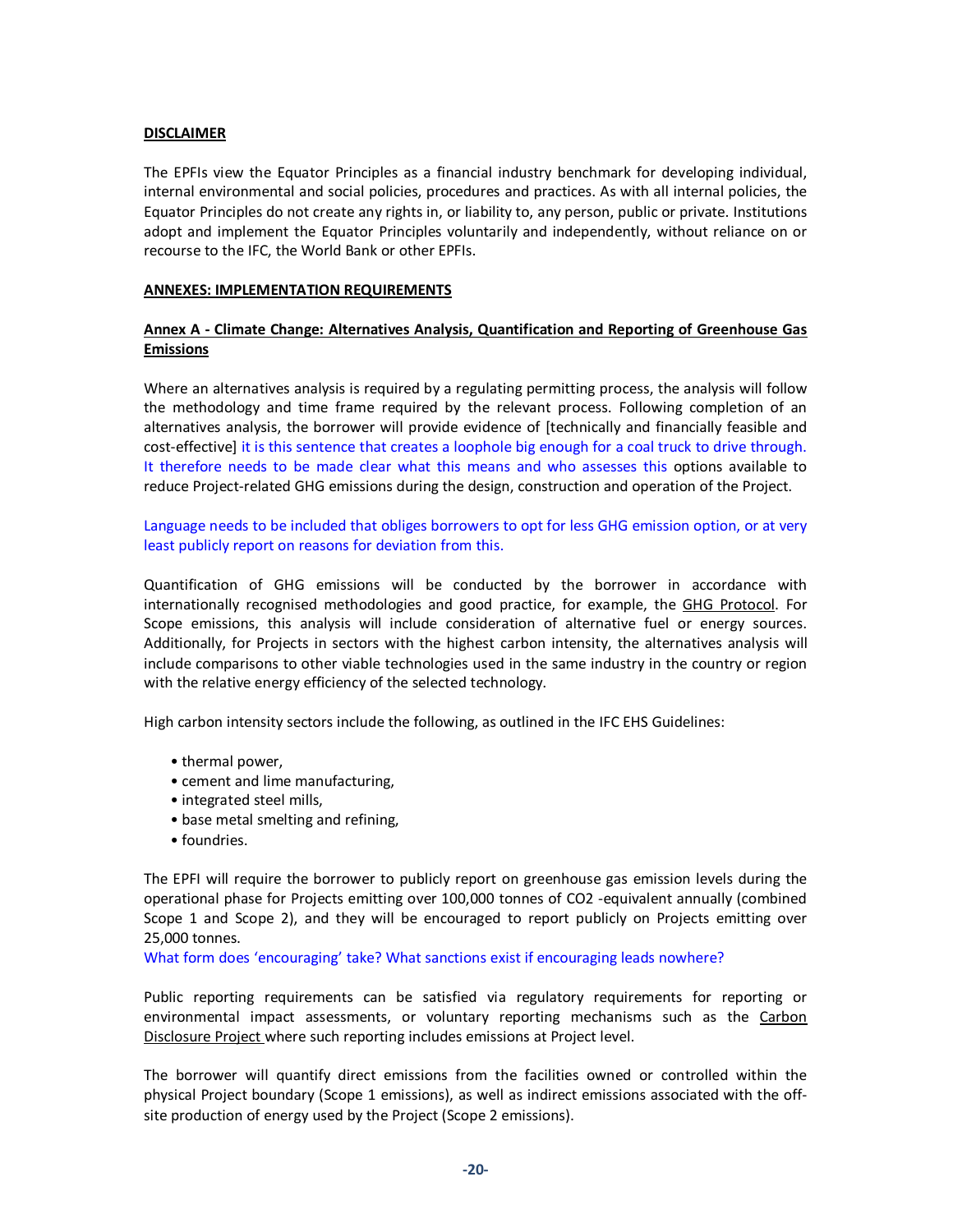#### **Annex B - Minimum Reporting Requirements**

These reporting requirements apply to Project Finance Advisory services, Project Finance and Project-Related Corporate Loans, unless specified otherwise.

Reporting data will be published in a single on line location on the internet. If data is displayed in different locations (e.g. website, reports) the EPFI will provide links to facilitate information gathering.

The EPFI will report annually at a minimum and will specify the reporting period (e.g. start and end dates).

#### **Aggregated Data Reporting**

- 1. The EPFI will report the number of transactions screened for the first time during the reporting period. The EPFI will provide a definition of "transactions screened".
- 2. Data for Project Finance Advisory services and Project Finance will be displayed separately from Project-Related Corporate Loans.
- 3. The EPFI will display a breakdown of the data as follows:
	- Category (A, B, or C);
	- Category (A, B, or C) and by Sector and Region i.e. (Mining, Infrastructure, Oil and Gas, Power, Others) and (Americas, Europe Middle East and Africa, Asia Pacific);
	- Category (A, B, or C) and by Host Country Classification (e.g. High-Income OECD);
	- Category (A or B) and whether an Independent Review has been carried out.
- 4. The EPFI will report on the number of Project Finance and Project-Related Corporate Loans that have reached Financial Close during the reporting period and will display a breakdown of the data by Category (A, B, or C). Note this requirement does not apply to Project Finance Advisory services.

#### **Implementation Reporting**

1. The EPFI will report on their implementation of the Equator Principles, including:

- The mandate of the Equator Principles Reviewers (e.g. responsibilities and staffing);
- The respective roles of the Equator Principles Reviewers and business lines involved in the transaction review process;
- The level of senior management involvement for Category A and, as appropriate, Category B transactions;
- The incorporation of the Equator Principles in their credit and risk management policies and procedures.
- 2. EPFIs, in their first year of Equator Principles adoption, will provide details of their internal preparation and staff training.
- 3. Each EPFIS will provide the public with a contact point for any enquiries on the implementation of the EPs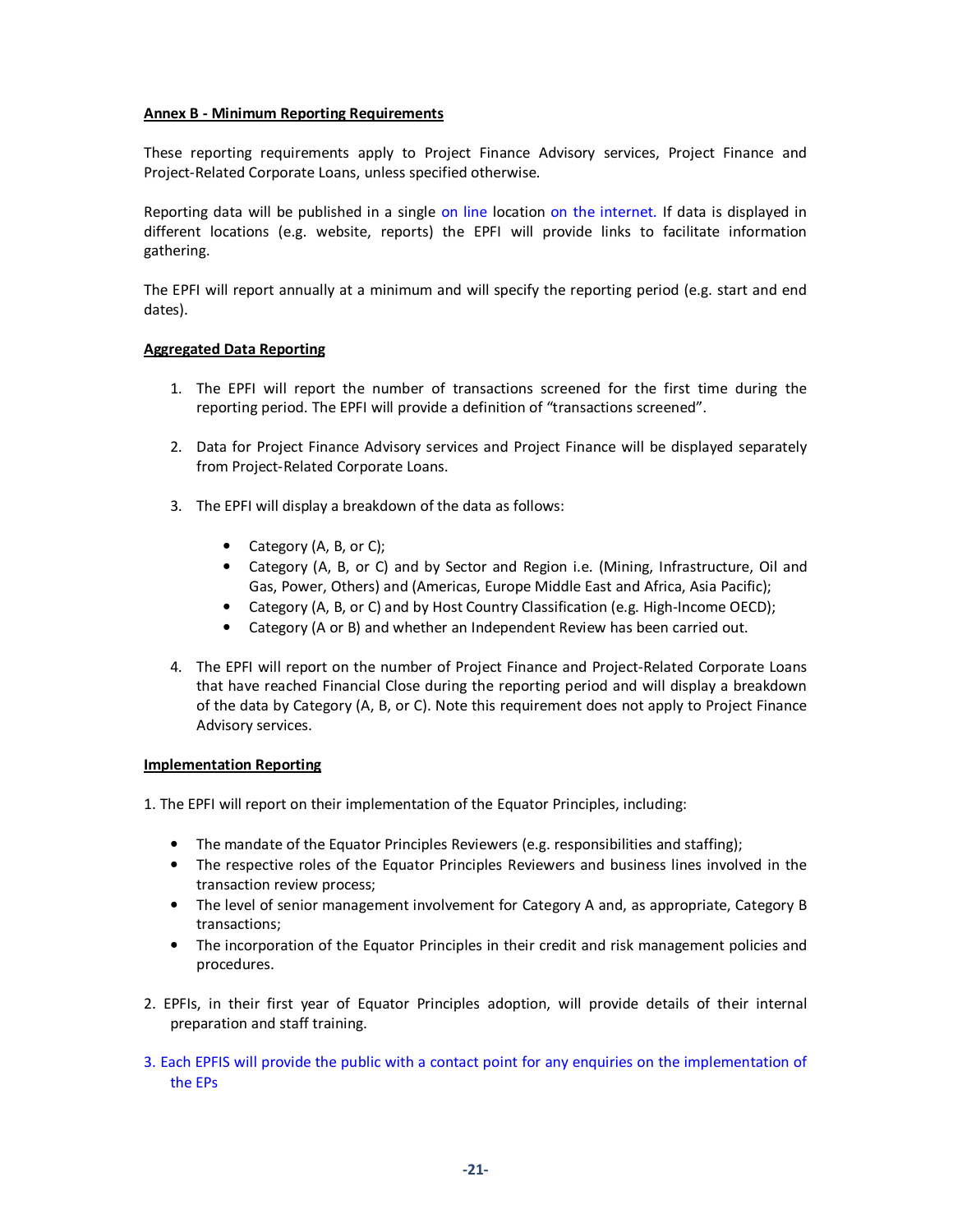#### **Project-Specific Data Reporting**

Project-Specific Data reporting is:

- applicable only to Project Finance transactions that have reached Financial Close,
- subject to obtaining client consent,
- subject to applicable local laws and regulations, and
- subject to any reduction in the rights, or increase in the liability, of the EPFI.

The EPFI will seek client consent at a time during the loan documentation process deemed appropriate by the EPFI or at Financial Close.

It is a huge missed chance that the public disclosure of the existence of the deal is not part of every loan covenant under Equator. Prospective borrowers would then know in advance that this is part of the deal

The crucial issue here is how many clients will consent to this. EPFIs must publicly set themselves a minimum percentage of total loans disclosed to allow for a meaningful review of the effectiveness of this requirement

The EPFI will submit data (or a link to the data on their website) to the Equator Principles Secretariat for publication on the Equator Principles website. The data will include:

- borrower / project sponsor name
- Project name (as per the loan agreement);
- Sector: Mining, Infrastructure, Oil and Gas, Power, Others;
- Region: North America, Central and South America, Europe, Middle East, Africa, Asia, Pacific;
- The calendar year in which the loan reached Financial Close.

#### **Exhibit I - Glossary of Terms (not included here)**

#### **Exhibit II: Illustrative List of Potential Environmental and Social Issues to be Addressed in the Environmental and Social Assessment Documentation**

In the context of the business of the Project, the Assessment documentation will address, where applicable, the following issues:

- a) assessment of the baseline environmental and social conditions
- b) consideration of feasible environmentally and socially preferable alternatives
- c) requirements under host country laws and regulations, applicable international treaties and agreements
- d) protection of human rights by acting with due diligence to prevent, mitigate and manage adverse human rights impacts
- e) protection of community health, safety and security (including risks, impacts and management of Project's use of security personnel)
- f) protection of cultural property and heritage
- g) protection and conservation of biodiversity, including endangered species and sensitive ecosystems in modified, natural and critical habitats, and identification of legally protected areas
- h) sustainable management and use of renewable natural resources (including sustainable resource management through appropriate independent certification systems)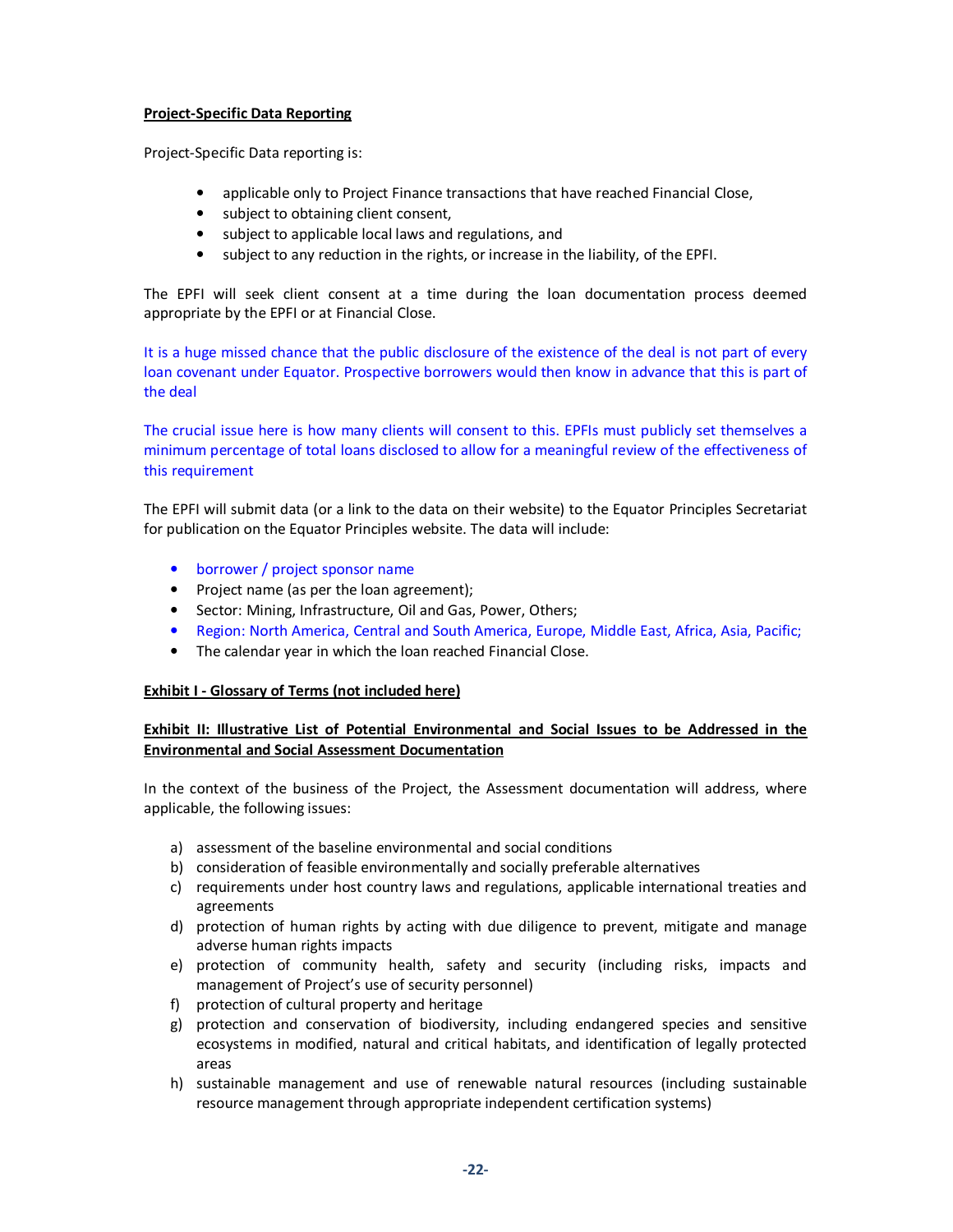- i) use and management of dangerous substances
- j) major hazards assessment and management
- k) labour issues (including the four core labour standards), and occupational health and safety
- l) fire prevention and life safety
- m) socio-economic impacts
- n) land acquisition and involuntary resettlement
- o) impacts on affected communities, and disadvantaged or vulnerable groups
- p) impacts on indigenous peoples, and their unique cultural systems and values
- q) cumulative impacts of existing Projects, the proposed Project, and anticipated future Projects
- r) consultation and participation of affected parties in the design, review and implementation of the Project
- s) efficient production, delivery and use of energy
- t) pollution prevention and waste minimisation, pollution controls (liquid effluents and air emissions) and solid and chemical waste management
- u) viability of Project operations, of reasonable foreseeable changing weather patterns/climatic conditions, together with adaptation opportunities. The acknowledgement of this as a risk that must be assessed is in sharp contrast with the lack of any commitment of EPFIs to reduce this overall risk

**Note:** The above list is for illustrative purposes only. The Assessment process of each Project may or may not identify all issues noted above, or be relevant to every Project.

## **Exhibit III: IFC Performance Standards on Environmental and Social Sustainability and Environmental, Health and Safety Guidelines**

The Equator Principles refer to two separate parts of the IFC Sustainability Framework as *"the then applicable environmental and social standards"* under Principle .

#### **1. The IFC Performance Standards on Environmental and Social Sustainability**

As of January 1<sup>st</sup> 2012 the following Performance Standards were applicable:

- 1. Assessment and Management of Social and Environmental Risks and Impacts
- 2. Labor and Working Conditions
- 3. Resource Efficiency and Pollution Prevention
- 4. Community Health, Safety and Security
- 5. Land Acquisition and Involuntary Resettlement
- 6. Biodiversity Conservation and Sustainable Management of Living Natural Resources
- 7. Indigenous Peoples
- 8. Cultural Heritage

Guidance Notes accompany each Performance Standard. EPFIs do not formally adopt the Guidance Notes however EPFIs and borrowers may find them useful points of reference when seeking further guidance on or interpreting the Performance Standards.

The IFC Performance Standards, Guidance Notes and Industry Specific Guidelines can be found at http://www.ifc.org/ifcext/policyreview.nsf/Content/-Edition.

#### **2. The IFC Environmental, Health and Safety (EHS) Guidelines**

The IFC EHS Guidelines are technical reference documents containing examples of Good International Industry Practice (GIIP), as defined in Performance Standard on Resource Efficiency and